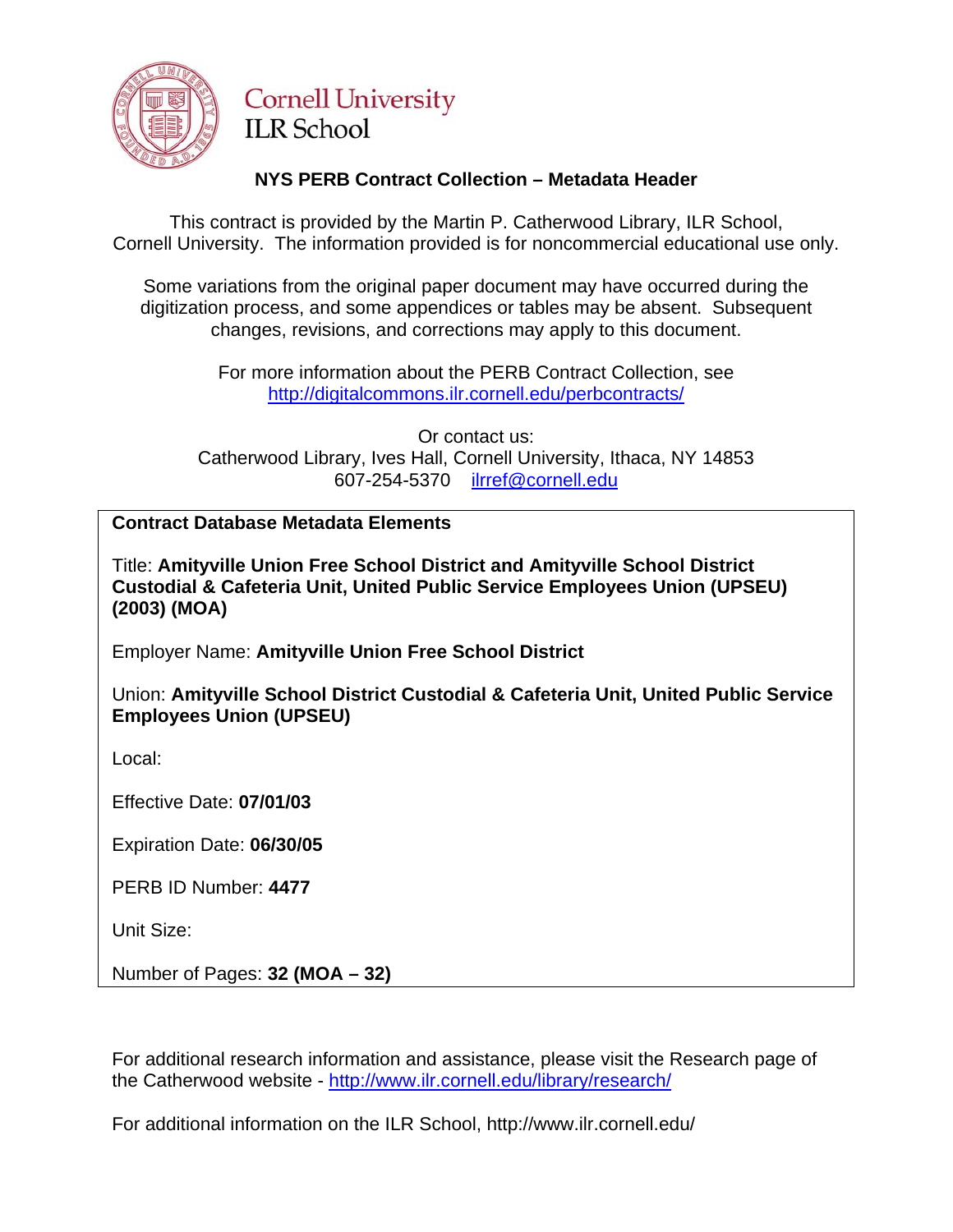09/15/2006 13:13 5166944738 ASING TOITA RUT

GUERCIO

+ GUERCIO

Ø ооз PAGE 83/83

11/29/2005 12:26 6943000

 $\frac{1}{2}$   $\frac{1}{2}$   $\frac{1}{2}$   $\frac{1}{2}$ 

GLERCIO

BC 4477

#### MEMORANDUM OF AGREEMENT

Except as modified herein, the contract between the AMITYVILLE UNION PREE SCHOOL DISTRICT and the UNITED PUBLIC SERVICE EMPLOYEES UNION, AMITYVILLE SCHOOL DISTRICT, CUSTODIAL AND CAFETERIA UNIT, expiring on June 30, 2003, shall remain in full force and effect.

This memorandum shall be subject to ratification by the Board of Education and the membership of the unit. The parties' respective negotiating teams agree to recommend such ratification to their principals.

1. Term of Agreement: July 1, 2003 to June 30, 2005

2. Salary Increases:

| $ 2003 - 2004$ | 3% |
|----------------|----|
| 12004-2005     | 3% |

These increases are plus any applicable salary schedule increments.

This Agreement shall be effective as of the 1<sup>st</sup> day of July, 2003 and shall remain in full force and effect until the 30<sup>th</sup> day of June, 2005.

IN WITNESS WHEREOF, the parties hereto have set their hand and seals this day of December, 2005.

BOARD OF EDUCATION OF AMITYVILLE UNION FREE SCHOOL DISTRICT

 $Bv:$ 

Dr. BRIAN DE SORBE Superintendent of Schools

UNITED PUBLIC SERVICE **EMPLOYEES ASSOCIATION** CUSTODIAL AND CAFETERIA UNIT

ť

RANDY TILLMAN

Business Representative, UPSEU

MYYM  $\mathbf{E} \mathbf{v}$ 

**BARRON TERRELI** Unit President

s:smityville\moa\upseu0305

**RECEIVED** 

DFC  $0.4$  2006

NYS PUBLIC EMPLOYMENT **RELATIONS BOARD**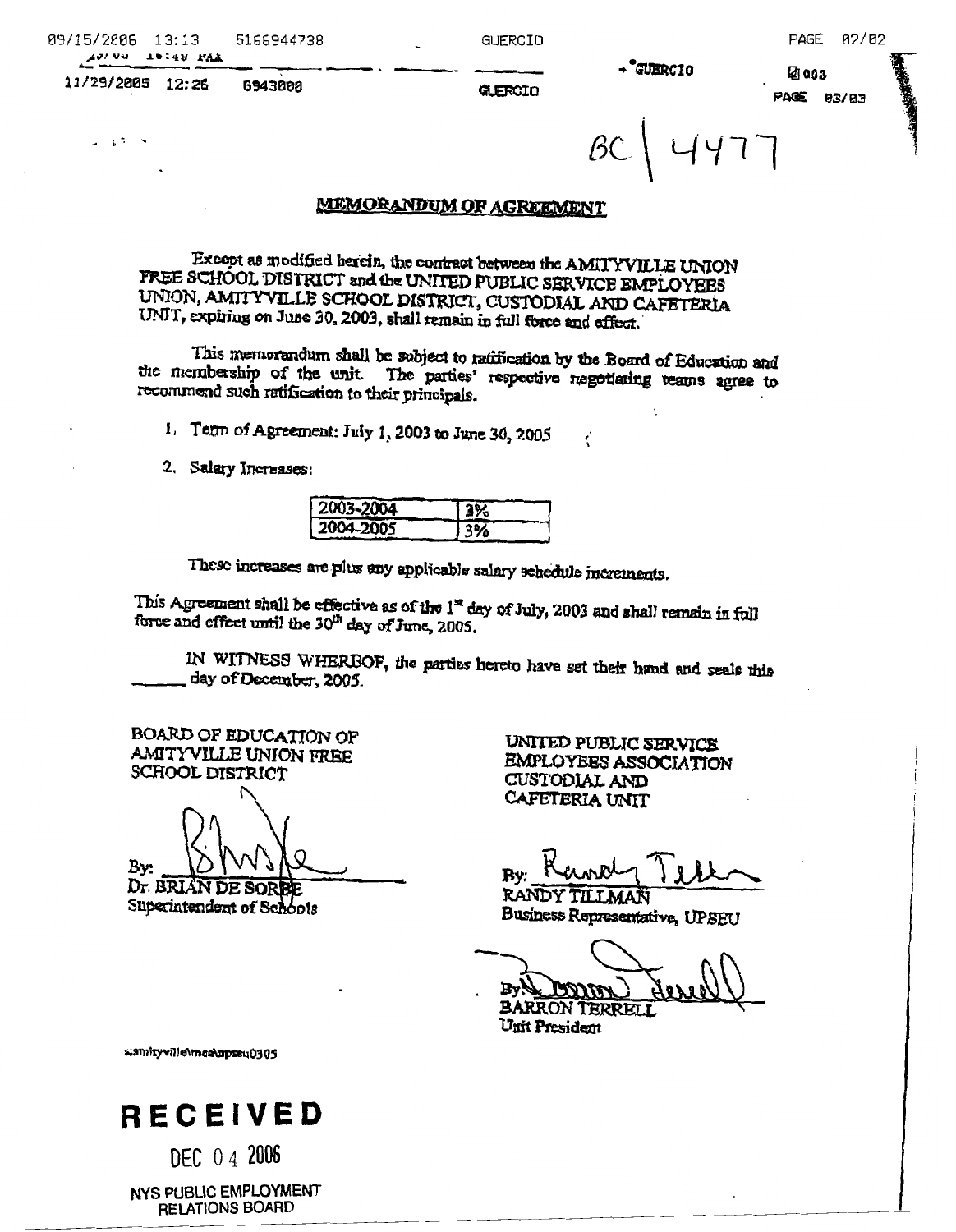$\overline{\phantom{a}}$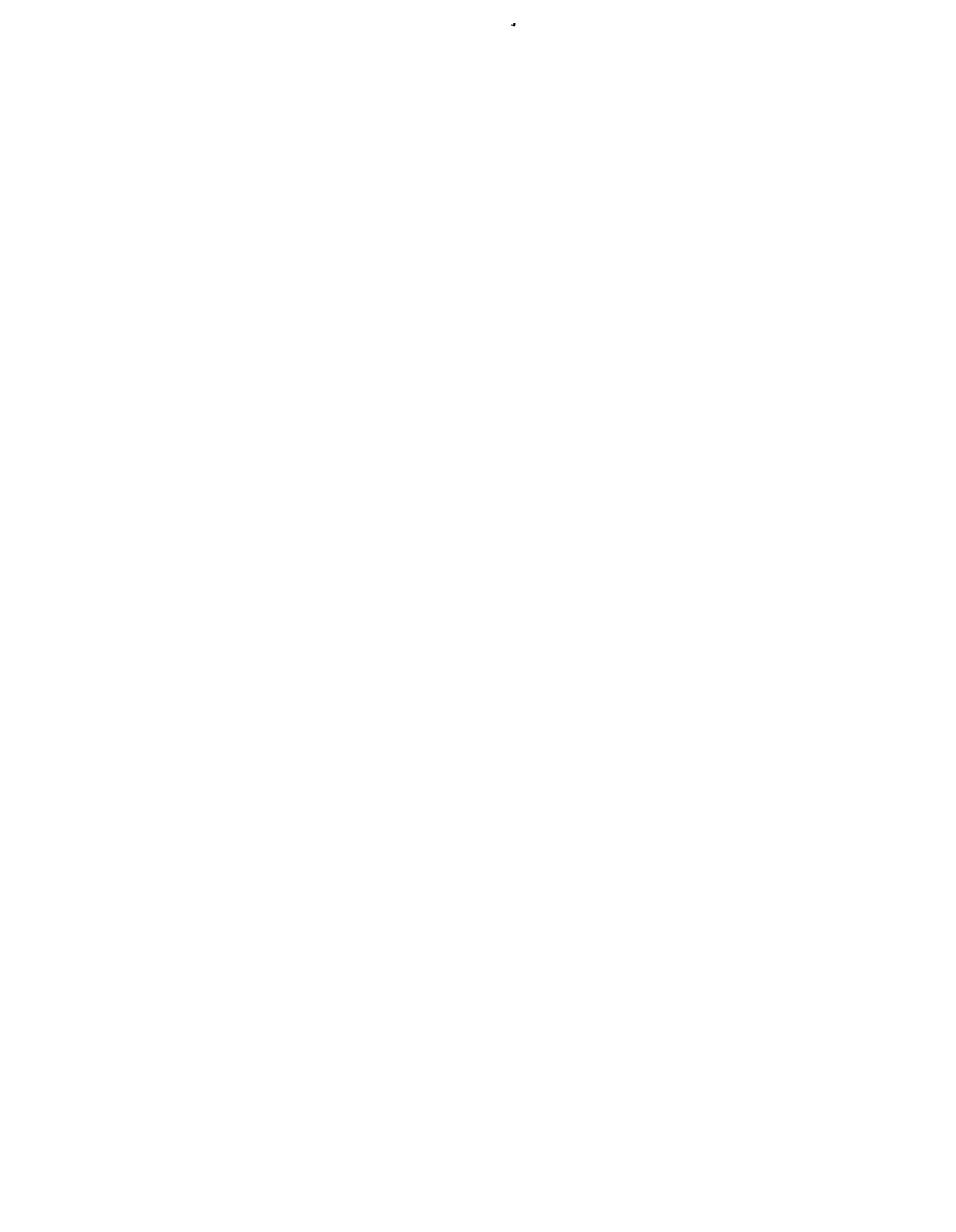Barbara 2

# **CSEA**

# **CIVIL SERVICE EMPLOYEES ASSOCIATION INC** .

**Local 1000 AFSME AFL-CIO** 

**AGREEMENT**   $\mathcal{A}^{\text{L}}$  and

 $\frac{1}{4}$ 

**Amityville Board of Education** 

**and** 

**Amityville Union Free School District CSEA** 

1999-2003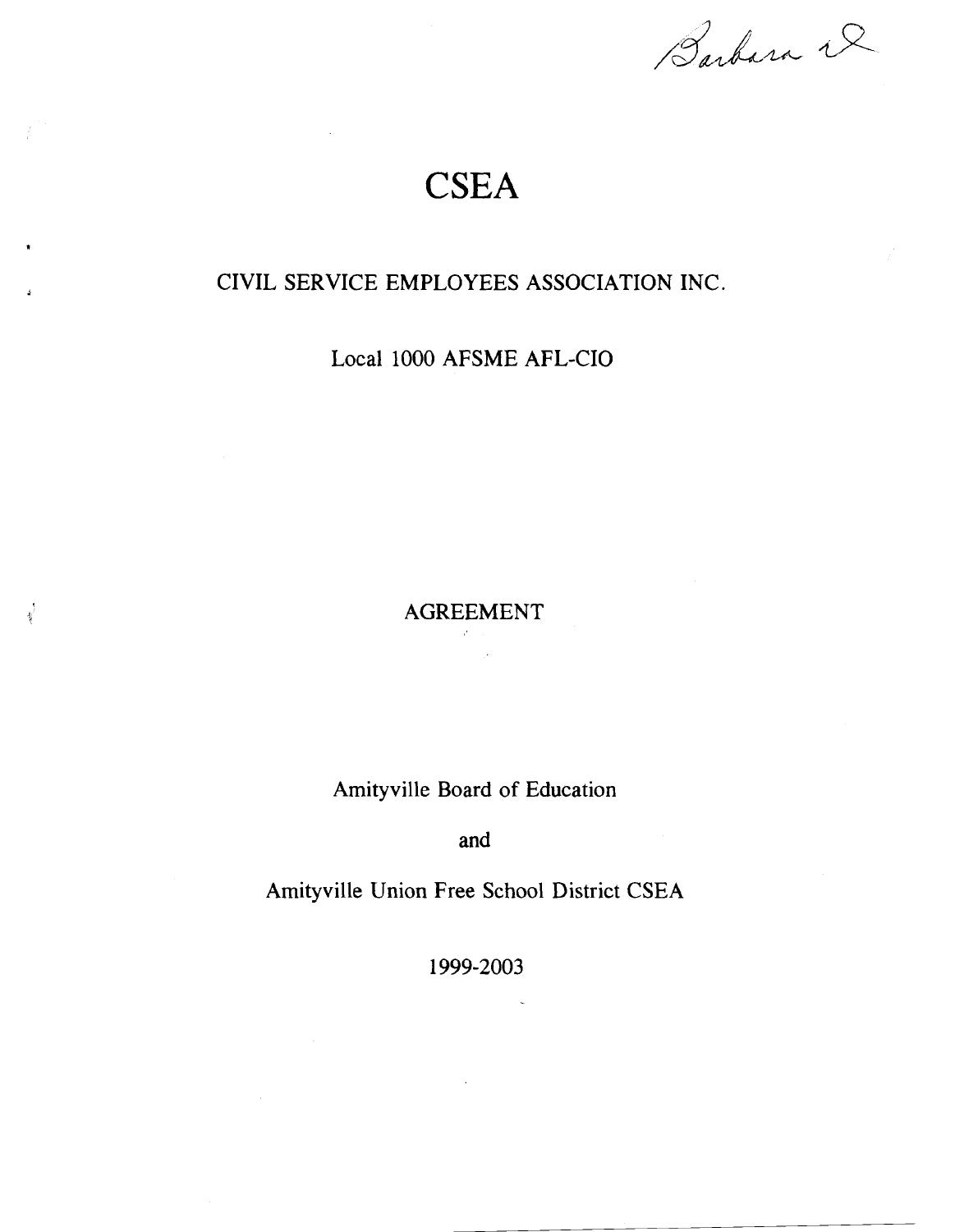$\label{eq:2.1} \frac{1}{\sqrt{2}}\int_{\mathbb{R}^3} \frac{d\mu}{\mu} \left( \frac{d\mu}{\mu} \right)^2 \frac{d\mu}{\mu} \left( \frac{d\mu}{\mu} \right)^2 \frac{d\mu}{\mu} \left( \frac{d\mu}{\mu} \right)^2 \frac{d\mu}{\mu} \left( \frac{d\mu}{\mu} \right)^2 \frac{d\mu}{\mu} \left( \frac{d\mu}{\mu} \right)^2 \frac{d\mu}{\mu} \left( \frac{d\mu}{\mu} \right)^2 \frac{d\mu}{\mu} \left( \frac{d\mu}{\mu} \right)^2$ 

 $\label{eq:2.1} \frac{1}{\sqrt{2}}\int_{\mathbb{R}^3}\frac{1}{\sqrt{2}}\left(\frac{1}{\sqrt{2}}\right)^2\frac{1}{\sqrt{2}}\left(\frac{1}{\sqrt{2}}\right)^2\frac{1}{\sqrt{2}}\left(\frac{1}{\sqrt{2}}\right)^2\frac{1}{\sqrt{2}}\left(\frac{1}{\sqrt{2}}\right)^2.$ 

 $\langle \hat{a}^{\dagger}_{\mu} \rangle$ 

 $\label{eq:2} \mathcal{L}(\mathcal{L}^{\text{max}}_{\mathcal{L}}(\mathcal{L}^{\text{max}}_{\mathcal{L}})) \leq \mathcal{L}(\mathcal{L}^{\text{max}}_{\mathcal{L}}(\mathcal{L}^{\text{max}}_{\mathcal{L}}))$ 

 $\hat{\mathcal{S}}_{\mu}$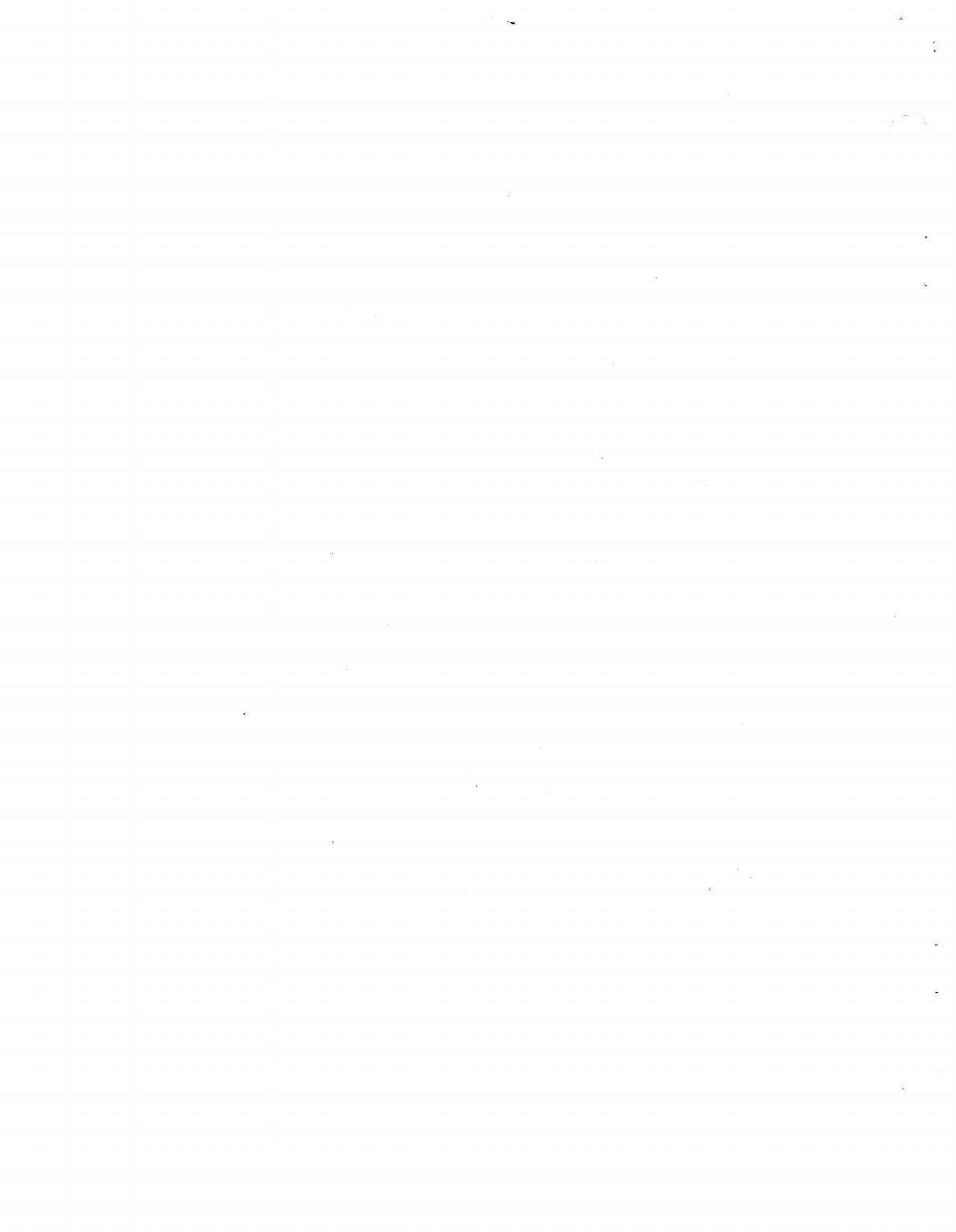# **TABLE OF CONTENTS**

 $\sim 10^{-10}$ 

 $\mathbb{Z}$ 

## Page

| Ι.          | RECOGNITION AND NO STRIKE PLEDGE                                      | 1              |
|-------------|-----------------------------------------------------------------------|----------------|
| TT.         | WAGES AND DUES CHECK-OFF                                              | 2              |
|             | III. VACATIONS AND HOLIDAYS                                           | 3              |
| IV.         | LEAVES .                                                              | 4              |
| $V_{\odot}$ | <b>OTHER BENEFITS</b>                                                 |                |
|             | A. Retirement Plan                                                    | 5              |
|             | B. Paid Courses of Study                                              | 5              |
|             | C. Personnel File $\ldots$                                            | $\overline{5}$ |
|             | D. Overtime Pay $\ldots$ $\ldots$ $\ldots$ $\ldots$ $\ldots$ $\ldots$ | 6              |
|             | E. Shift Differential                                                 | 6              |
|             |                                                                       | 6              |
|             | G. Checking Buildings                                                 | 6              |
|             |                                                                       |                |
|             | I. Part Time Employees and School Closed                              |                |
|             | for Inclement Weather                                                 | $\overline{7}$ |
|             |                                                                       | 8              |
|             |                                                                       |                |
|             | K. Eight Hours Off Before Returning to Work                           | 8              |
|             | L. Life Insurance                                                     | $8 -$          |
|             | M. Dental Insurance                                                   | 8              |
|             | N. Short Term Disability Insurance                                    | 9              |
|             | O. Health Insurance                                                   | 9              |
|             | P. Payment of Savings and Loans to                                    |                |
|             | Teachers Federal Credit Union                                         | 10             |
|             | Q. Flexible Benefits Plan                                             | 10             |
| VI.         | MISCELLANEOUS PROVISIONS                                              |                |
|             | A. Vacations and New Positions                                        | 10             |
|             |                                                                       | 10             |
|             | B. Working Out of Title                                               |                |
|             | C. Personal Injury on the Job $\ldots$                                | 10             |
|             | D. Terms and Conditions of Employment Changes                         | 11             |
|             | E. Grievance Procedure                                                | 11             |
|             | F. Agreement Conflict with Law                                        | 11             |
|             | G. Provisions of This Agreement Requiring                             |                |
|             | Legislative Action                                                    | 11             |
|             | H. Meetings on Items Covered by This Agreement                        | 11             |
|             | I. Changes in This Agreement                                          | 11             |
|             | J. Time of Agreement                                                  | 12             |
|             | K. Register Availability                                              | 12             |
|             | L. Use of School Buildings                                            | 12             |
|             |                                                                       | 12             |
|             | M. Death in Family                                                    |                |
|             |                                                                       | 12             |
|             | O. Unauthorized Absence                                               | 12             |
|             | P. Commercial Driver's License                                        | 12             |
|             | VII. WITHHOLDING OF SALARY RAISES OR LONGEVITY                        |                |
|             |                                                                       |                |
|             | FOR UNSATISFACTORY PERFORMANCE                                        | 13             |
|             |                                                                       | 15             |
|             |                                                                       | 20             |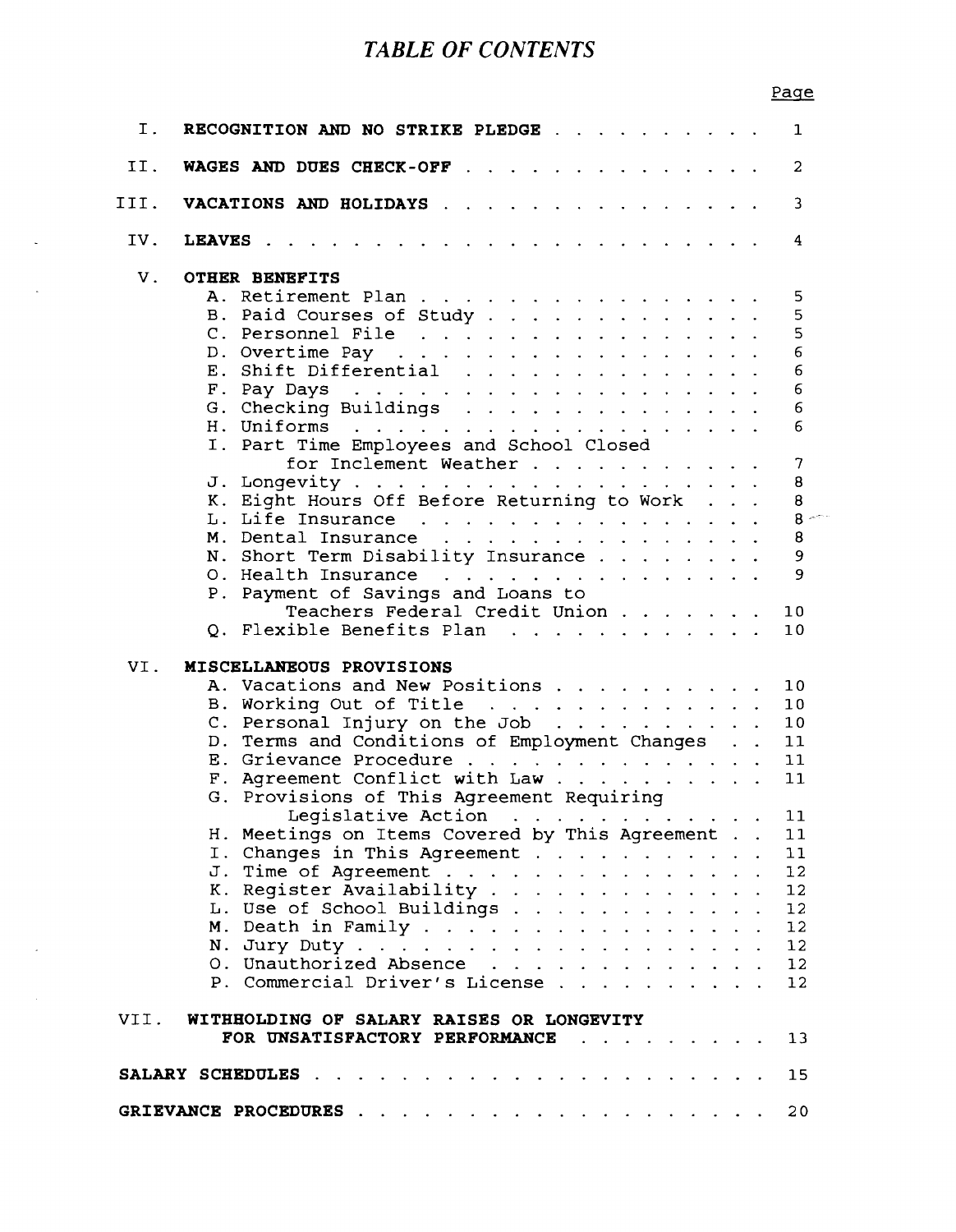$T_{\rm{eff}}$  $\omega_{\rm{eff}}$  $\mathcal{L}^{\pm}$  $\hat{\mathcal{L}}$  $\mathcal{L}_{\mathcal{A}}$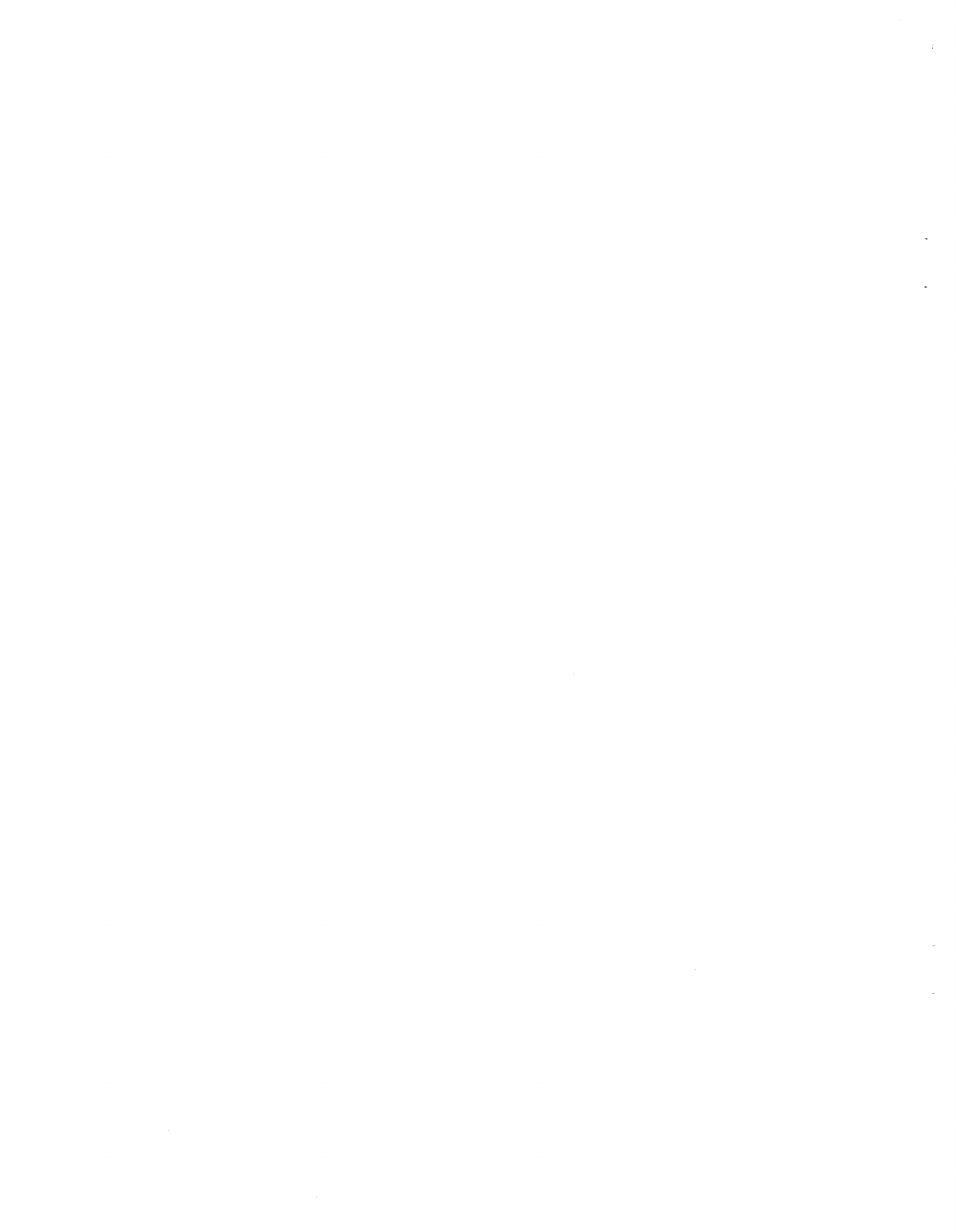## *CIVIL SERVICE EMPLOYEES ASSOCIATION INC.*  Local 1000 AFSCME AFL-CIO

AGREEMENT, between the Board of Education of Amityville Union Free School District, Amityville, New York (hereinafter called the "Board") and The Civil Service Employees Association, Local 1000-<br>AFSCME AFL-CIO. Amityville Custodial and Cafeteria Unit Amityville Custodial (hereinafter called the "Association").

TERM OF CONTRACT: **July 1, 1999 through June 30, 2003.** 

#### WHEREIN

It is mutually agreed as follows:

#### ARTICLE I. RECOGNITION AND NO STRIKE PLEDGE

- $A.$ The Association, having heretofore submitted satisfactory evidence that it represents a majority of the non-teaching personnel (except office and secretarial employees) is hereby recognized as the exclusive bargaining agent for said nonteaching personnel for the period July 1, 1996 through June 30, 1999.
- $B.$ The said non-teaching personnel shall consist of chief custodians, head custodians, senior custodians, custodial workers, school maintenance foreman, maintenance men, head groundsman, groundsmen, **districtgroundsman/mechanic,** district driver-messenger, district stock clerk, cooks, assistant cooks, food service workers, central store clerk, and central store warehouseman.
- So long as the Association is the exclusive bargaining agent  $C_{\star}$ as aforesaid, the Association agrees to comply with the provisions of the Taylor Law prohibiting strikes as said law is now in effect or may be hereafter amended.
- D. No employee shall be unlawfully discriminated against in employment, based upon race, color, creed, national origin, religion, sex, or physical or mental disability as defined by law.

 $\mathbf{1}$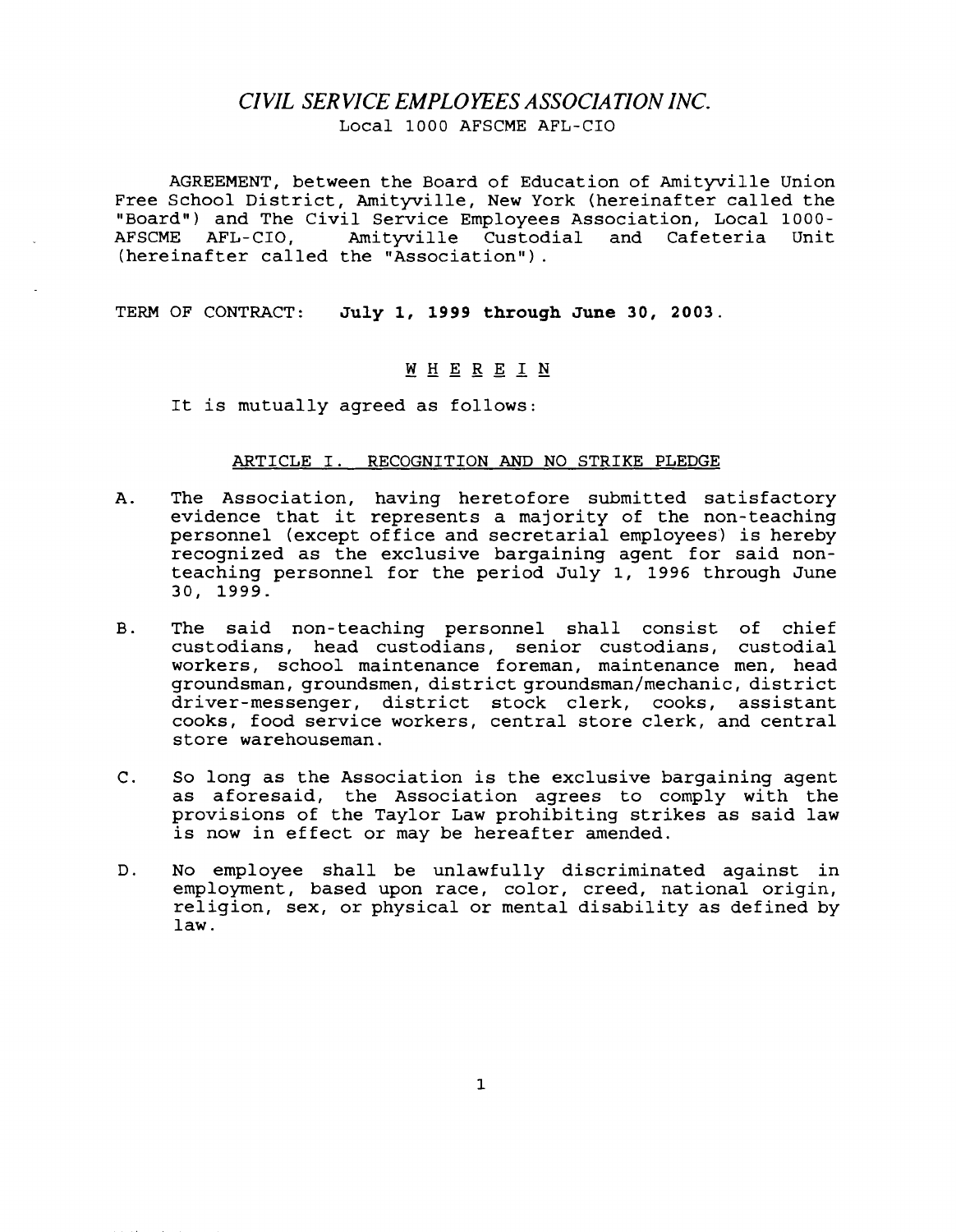#### Salary Increases

| Year 1 | 38 |
|--------|----|
| Year 2 | 38 |
| Year 3 | 38 |
| Year 4 | 38 |

These increases are plus applicable salary schedule increments.

- A. Mages: The salary of the non-teaching personnel covered by this agreement for the school years 1999-00, 2000-01, 2001-02, and 2002-03 shall be in accordance with schedules "A", "A-1" and "A-2"; "B" and "B-1" annexed hereto respectively, plus increments where applicable.
	- 1. Pursuant to authorization contained in Civil Service Law, Service Law 208, subd. 3(b) with respect to agency shop fee deduction and effective in the years of this agreement commencing July 1, 1988 (but subject to continued legislative authorization during such term), the Board agrees to make deductions from the wage or salary of personnel covered by this agreement who are not members of the Association and transmit the sum so deducted to the Association. The foregoing shall only be applicable so long as the Association has established and maintains a procedure for the refund to any such person demanding the return of any part of an agency shop fee deduction which represents such person's pro-rata share of expenditures by the Association in aid of activities or causes of a political or ideological nature only incidentally related to terms and conditions of employment.
	- 2. The Association agrees to save and hold harmless the Board from any and all losses, expenses, damages, costs and attorney fees that may accrue as a result of the provisions contained in paragraph A above, by reason of any action, suit or proceeding before any administrative body or judicial or quasi judicial body or before any arbitrator by any person covered by this agreement or in his or her behalf involving or in any way relating to the implementation of the agency shop fee deduction provision hereinabove set forth.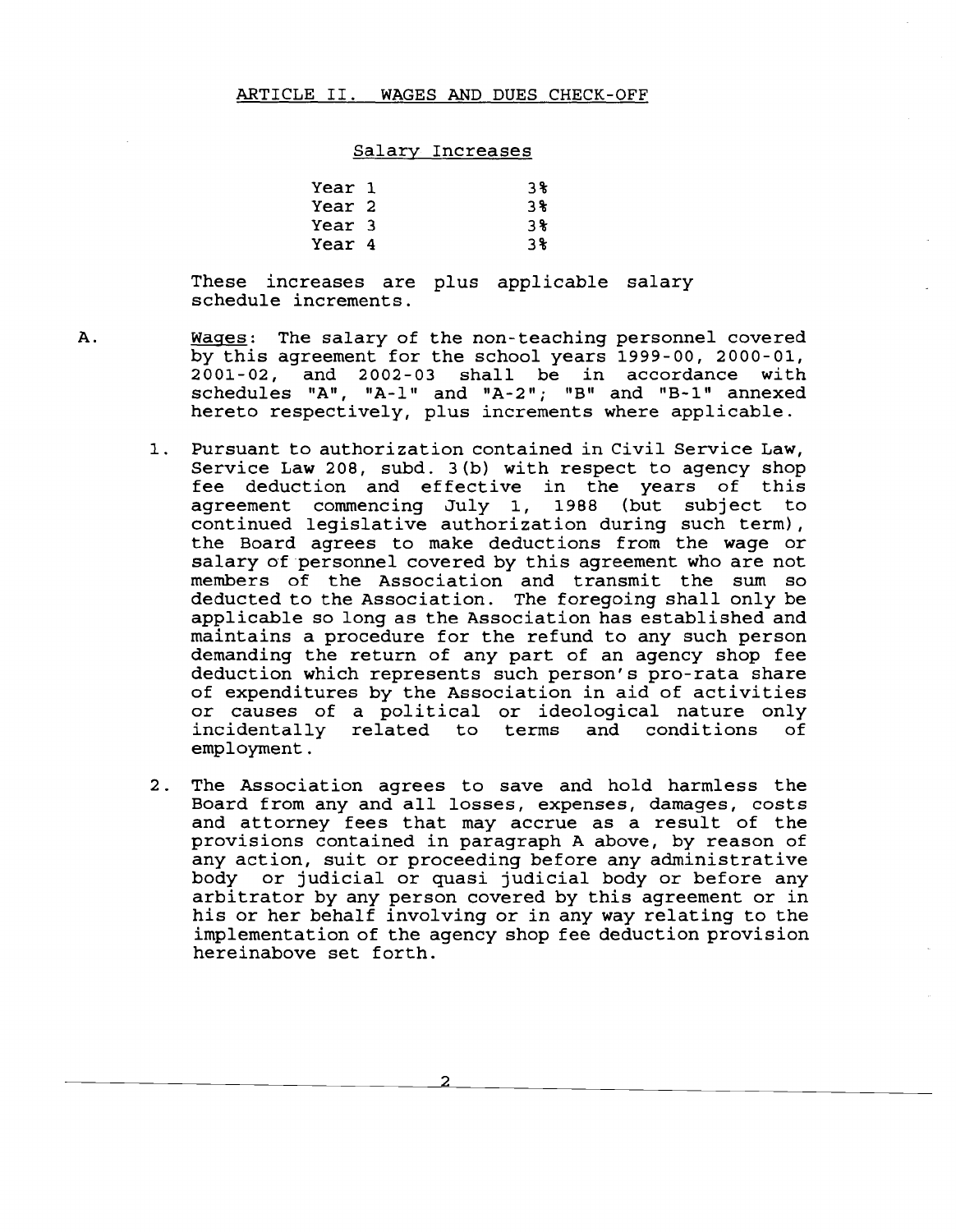B. Dues Check-Off: So long as the Association is the exclusive bargaining agent as aforesaid, and so long as the same is permissible by law, the Board shall deduct from the check of members of the Association who submit dues check-off authorization in writing to the Board, an amount of Association dues as determined by the Association (but limited<br>to local Association only) in accordance with written  $1$ ocal Association only) in accordance with written memorandum thereof to be filed by the Association with the Board. The Association shall be permitted to make dues checkoff cards available through the schools. Members of the Association may rescind such authorization by written notice to the Association and the Assistant Superintendent of Schools.

#### ARTICLE 111. VACATIONS AND HOLIDAYS

#### A. Vacations during the school years 1990-91 through 1992-93

- 1. Employees with one (1) to under five (5) years of full time employment by July 1 of any year shall be eligible for two weeks vacation time. Staff members with over five **(5)** years and under ten (10) years of full time employment by July 1 of any year shall be eligible for three (3) weeks vacation time. Personnel with over eight **(8)** years of full time employment by July 1 of any year shall be eligible for four **(4)** weeks vacation time.
- 2. The weeks of vacation need not be consecutive and may be scheduled throughout the year including winter months by the Assistant Superintendent of Schools or his representative.
- 3. Employees with less than one (1) year of full time employment by July 1 of any year shall be eligible for one (1) vacation day for each month of employment not to exceed ten (10) working days. Employees shall not be entitled to and/or accrue vacation days until they have commenced their third consecutive month of employment with the District.

#### B. Holidavs

- 1. Christmas Eve, New Year's Eve, Good Friday and the Friday after Thanksgiving shall be considered holidays. A noninstructional calendar will be made available by June 15 of each school year contingent however, upon adoption by the Board of the school calendar.
- 2. Holidays off shall not count against the vacation days or sick days of any staff member of the buildings and grounds department or the school lunch department.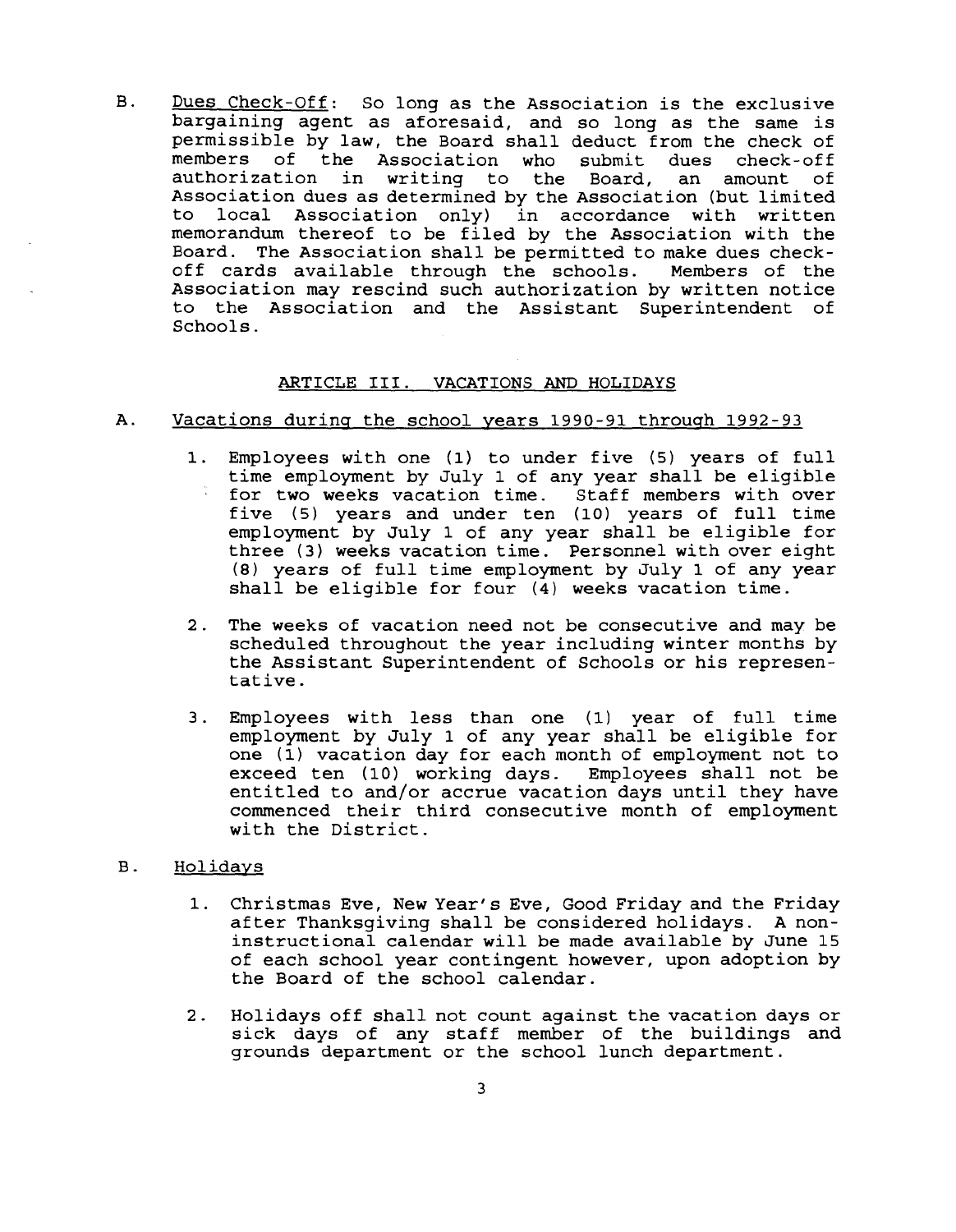- $3.$ Part time hourly food service workers will be compensated for Christmas Day, New Year's Day, and Thanksgiving Day as paid holidays. Such personnel will be paid for the normal hours customarily worked by them.
- The current permanent part-time custodial employee will 4. be compensated for New Year's Day, Christmas Day and Thanksgiving Day as paid holidays. Such person will be paid for the normal hours customarily worked.
- The number of holidays and the construction of the school 5. calendar shall continue to be determined by the District in accordance with current practice. However, in no event shall there be fewer than 16 holidays in any given year.

#### ARTICLE IV. LEAVES

Two (2) personal days shall be granted to full time employees Α. during each school year upon approval of the Assistant Superintendent of Schools or his representatives without loss of pay. A written request containing the reason therefor, A written request containing the reason therefor, reasonably in advance shall be made through the Supervisor of Buildings and Grounds or the School Lunch Director. Personal day forms to be utilized will be the same as used for other<br>employees. Unused personal days shall not accumulate as Unused personal days shall not accumulate as personal days but shall be added to sick day accumulation. Such sick day accumulation shall not exceed the limits prescribed in the following section.

Part-time cafeteria employees shall receive one personal day per year.

- $B<sub>1</sub>$ Full time buildings and grounds staff members shall receive twelve **(12)** days sick leave per fiscal school year, cumulative to one hundred eighty days. Full time school lunch staff members shall receive ten (10) days sick leave per fiscal school year, cumulative to one hundred eighty days.
- $\mathbf{C}$ . At the discretion of the Board, an employee whose personal illness extends beyond the period of accumulated sick leave may be granted a leave of absence without pay up to a maximum of one year.
- D. Full time buildings and grounds staff members and full time school lunch staff members who submit to the Assistant Superintendent of Schools before April 15 of any school year a written statement of retirement under the New York State Employees Retirement System to take effect at the end of June of that school year shall be eligible for payment of his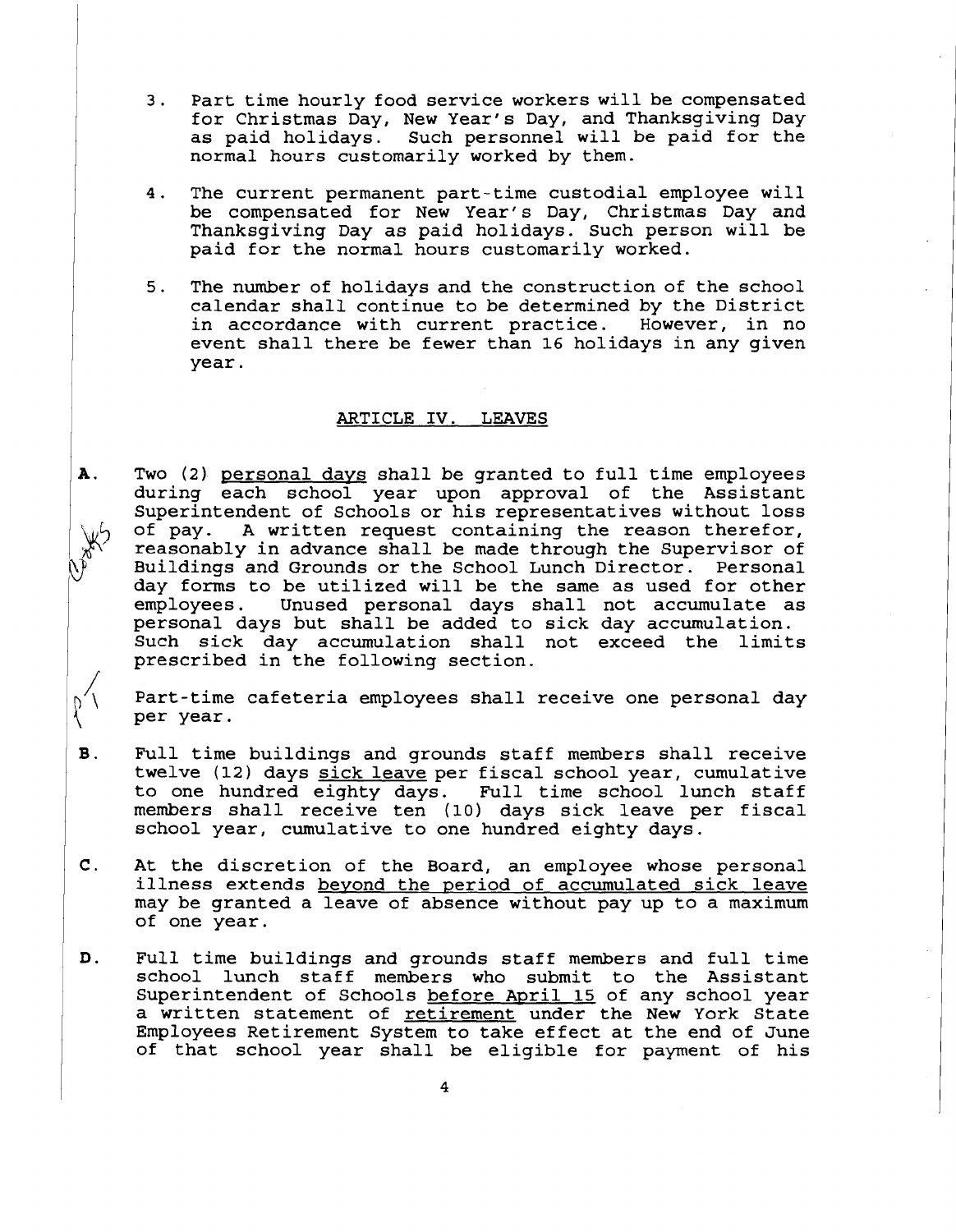unused sick leave. This payment shall be included in the last salary voucher. For such employees who retire other than at the end of the year, six months written notice in advance is similarly required.

The accumulated sick leave payment for full time Building and Grounds staff members and full time Lunch Staff members will<br>be \$50.00 per day. Maximum of \$5.850.00. \$50.00 per day. Maximum of \$5,850.00.

In the event retirement for any reason does not become effective, the sum advanced shall be returned to the district.

- E. Arnityville Unit **#6** CSEA members will be granted a maximum of eight (8) working days off per school year without loss of pay to attend State CSEA functions upon approval of the Assistant Superintendent of Schools and upon request made reasonably in advance and upon the recommendation of the Amityville CSEA President.
- F. Military Leave Without Pay

**An** employee who requests a leave of absence for inactive duty or active duty for training for more than three consecutive<br>months will be granted a leave of absence without pay. The months will be granted a leave of absence without pay. employee must submit a written request for such leave and a copy of his/her Orders. Accrual of benefits such as vacation, holidays, or sick leave will continue during military leave of absence to the extent provided by contract.

G. Medical Certification<br>Unit employees are required to provide a doctor's certification in a form acceptable to central administration, if such employees are absent three **(3)** or more consecutive days.

#### ARTICLE V. OTHER BENEFITS

- **A.** Retirement Plan For members of the New York State Employees Retirement System the Board agrees for the school year 1988-89 to continue a 1/60 retirement plan retroactive to 1938. Said plan shall  $1/60$  retirement plan retroactive to 1938. continue through the 1989-90 school year.
- **B.** Paid Courses of Study Paid courses of study approved by the Board of Education shall have tuition paid by the Board. The Board of Education may direct certain employees to take prescribed courses.
- C. Personnel File

The employee may examine his personnel file after reasonable notice has been given in writing to the Assistant Superintendent of Schools.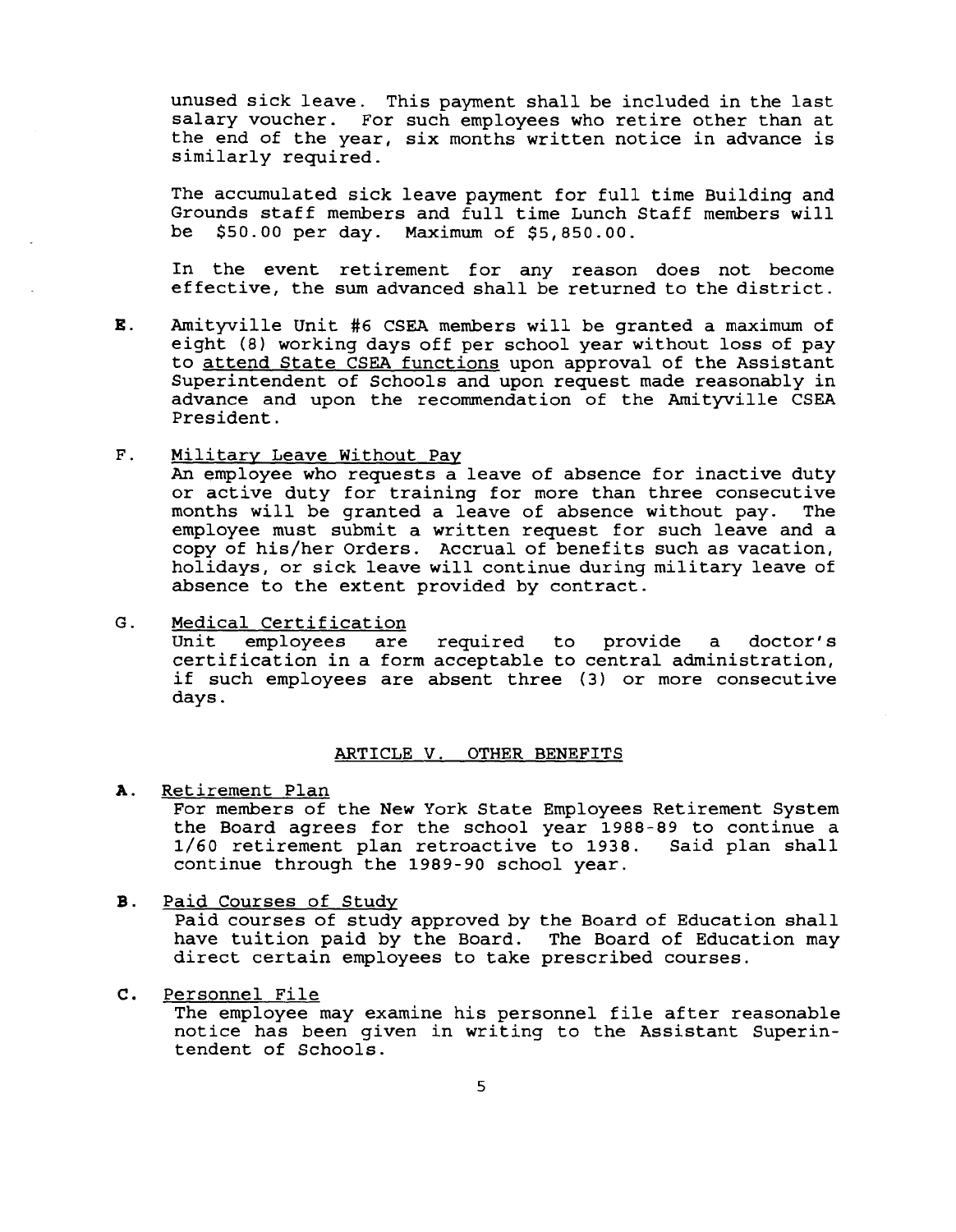#### D. Overtime Pav

Overtime pay shall be based upon annual salary and time and one-half after the first forty hours in any work week. Unless<br>otherwise specified by administration (regarding the specified by administration (regarding assignment of a Tuesday through Saturday work week as delineated below) , each work week shall start at **12** : **01** a.m. on Monday morning. However, unless an employee has been assigned to work an alternative work week as specified below, during the seven day period beginning at **12** : **01** a .m. on Monday morning and ending at midnight Sunday night, any employee who has been paid for forty hours shall be paid at the rate of time and one half of the straight time rate for each hour over and above **40**  hours.

In its discretion, administration may assign three of the first ten unit employees hired after the execution of the Memorandum of Agreement, to work a week consisting of Tuesday through Saturday, without payment for overtime, unless the employee has worked in excess of forty hours as specified above. The District shall have the discretion to select which three employees are to be assigned to such an alternative work<br>week. The assignment of a Tuesday through Saturday work week week. The assignment of a Tuesday through Saturday work week<br>shall not apply to Head or Chief Custodians, Head apply to Head or Chief Custodians, Groundskeepers, Head Maintainers and the Head Cook.

Each employee shall receive a minimum of two hours of overtime when called on to work on weekends and holidays and at other such times not connected with the employee's normal daily work hours, except if such employee has been assigned to work a Tuesday through Saturday week as delineated above. employee has been assigned a Tuesday through Saturday week he/she shall only be paid overtime if he/she works beyond **40**  hours per week, at the overtime rate of time and one-half.

Nothing contained herein shall be construed to permit the District to regularly assign newly hired full-time personnel to other than a regular building assignment or auxiliary department (i.e., grounds, maintenance) (i.e., as "floaters").<br>The District however, reserves its right to make building or other work assignments as it deems appropriate on a temporary or permanent basis, to transfer employees and to use substitutes.

During the period beginning of **12** : **01** a.m. on Sunday morning and ending at **12:00** midnight that Sunday night, any employee who has been paid for forty **(40)** hours in that week shall be paid at the rate of double time of the straight time rate for work on Sundays.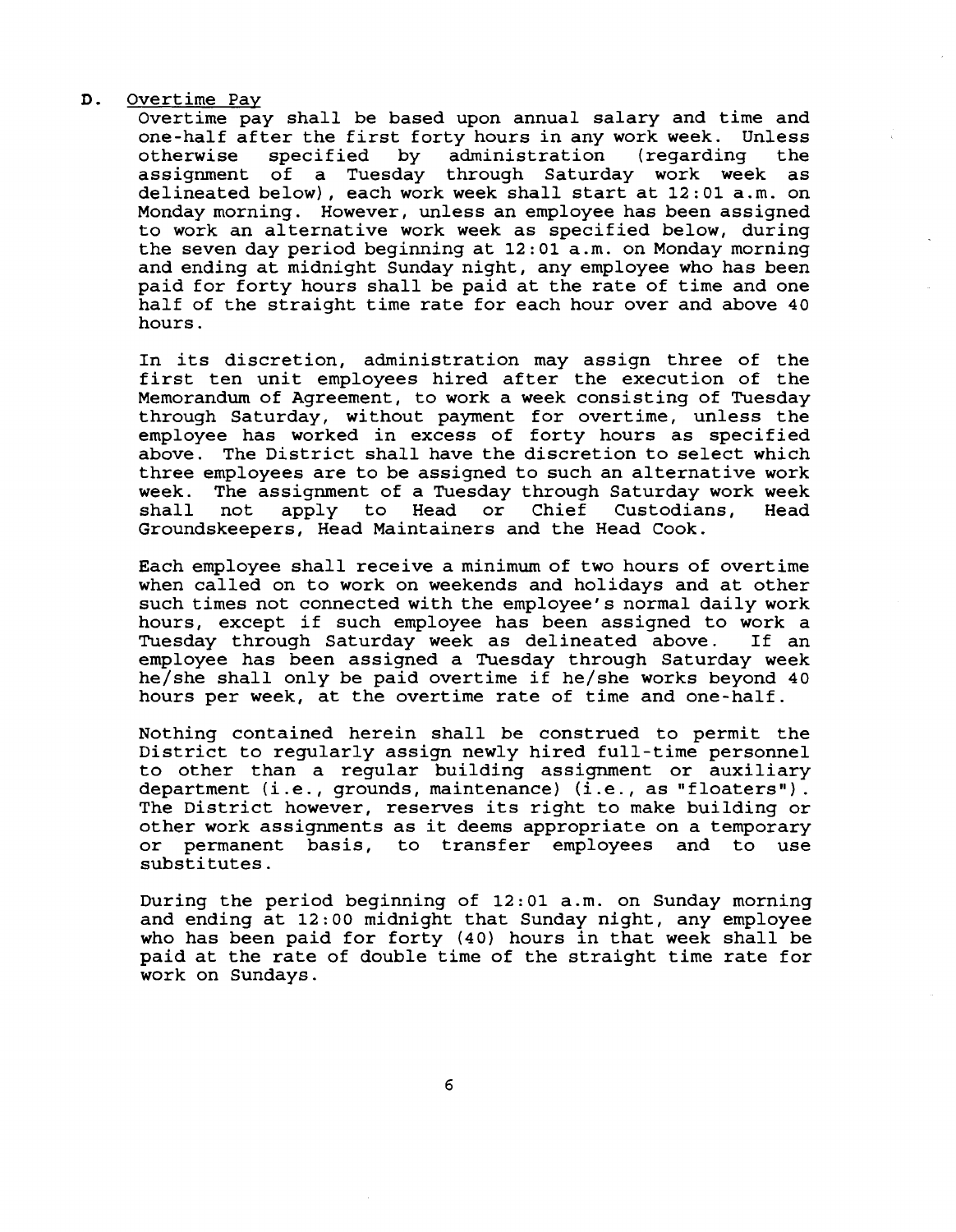#### **E.** Shift Differential

Each full-time buildings and grounds staff member and each full-time school lunch staff member starting work at 12:00 noon or later every working day shall be paid a shift differential for the school year of **\$475.00.**  h<br>0<br>t<br>|

#### F. Pay Days Pay days will be every other Friday.

G. Checkinq Buildinqs Chief and head custodians shall be relieved of checkinq buildings on weekends and holidays.

#### **B.** Uniforms

A set of six (6) uniforms will be provided for all full-time custodial, maintenance, school lunch and grounds employees and part-time food service workers per year. The aforementioned uniforms will be provided by September **15** each year. Furthermore winter jackets for employees who are required to work outdoors as part of their regular duties shall be provided by the District on an as needed basis as determined by the District's facilities administrator. Buildings and grounds personnel working July **1** through September **1** shall be permitted to wear and will be provided with six **(6)** short sleeve tee-shirts by June **15** each year. The aforementioned shirts shall include an Amityville UFSD insignia with designs submitted by CSEA employees. The aforementioned tee-shirts shall be subject to the approval of administration in all respects, including but not limited to, composition, design, colors and printing. Employees are required to clean their uniforms/tee-shirts Uniforms/tee shirts which are ripped or torn on the job will be replaced by the District in the discretion of Administration. At the end of each school year, employees must return the uniform shirt/or any tee-shirts to the District. Furthermore, employees must return such shirts upon severance of employment with the District.

Rainboots and rain jackets will be provided to employees by the District. Such rain gear will remain the property of the District and must be returned by the employees to their respective buildings at the end of the employee's shift. Winter jackets will be provided where appropriate.

#### I. Part Time Employees and School Closinqs

for Inclement Weather/Emergencies

If part-time school lunch employees have reported for work and school is thereafter closed for inclement weather or other emergency (note: emergencies shall include such things as gas main breaks, power outages, etc. ) by the direction of the Superintendent of Schools and such employees have been dismissed for the day, such school lunch staff members will be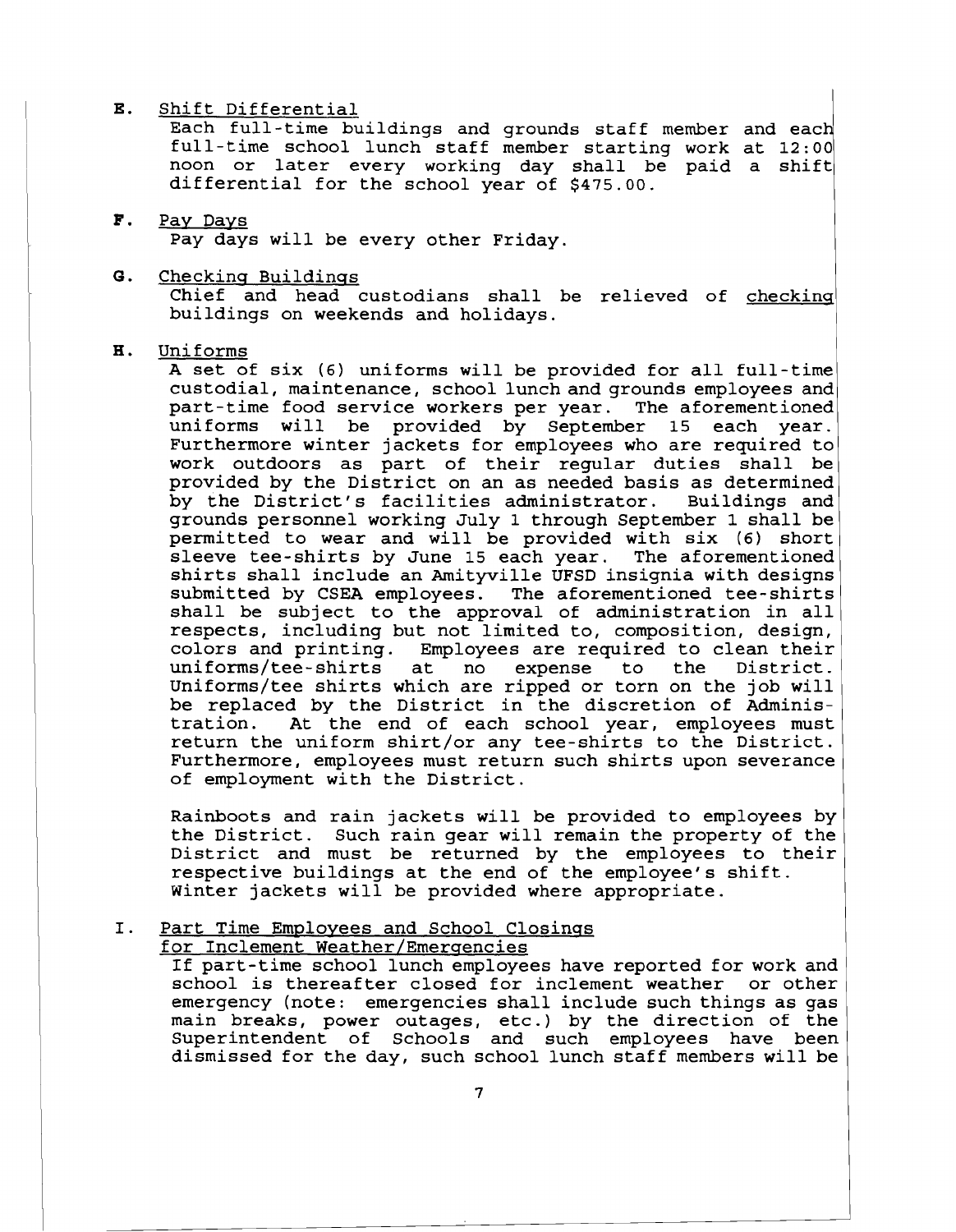paid for the normal hours of such day customarily worked by the employees.

- Lonqevity  $J_{\star}$ 
	- After ten **(10)** vears of satisfactory full-time, continu- $(a)$ ous service in the school buildings and grounds department or the school lunch department, a staff member will be eligible for a **\$400.00** longevity increase in salary. All ten **(10)** year longevity increases shall become effective on the next July **1** following the completion of ten **(10)** years of satisfactory full-time continuous service.
	- $(b)$ After fifteen **(15)** years of satisfactory full-time, continuous service in the school buildings and grounds department or school lunch department, a staff member will be eligible for an additional **\$350.00** longevity increase in salary for a total of **\$750.00.** All fifteen **(15)** year longevity increases shall become effective on the next July **1** following the completion of fifteen **(15)**  years of satisfactory full-time continuous service.
	- After twenty **(20)** vears of satisfactory full-time,  $(c)$ continuous service in the school buildings and grounds department or school lunch department, a staff member 131 will be eligible for an additional **\$350.00** longevity increase in salary for a total of **\$1100.00** All twenty **(20)** year longevity increases shall become effective on the next July **1** following the completion of twenty **(20)**  years of satisfactory full-time continuous service.

#### Eight Hours Off Before Returning to Work  $\mathbf{K}$ . Each building and grounds staff member and each school lunch staff member will be given at least eight **(8)** hours of time off before returning to work.

Life Insurance L.

The Board will provide group term life insurance in the amount of a **\$15,000** policy in lieu of the present provision of a policy. The cost of the above group term life insurance policy is to be borne **85%** by the school district and **15%** by the individual buildings and grounds staff member or school lunch staff member. This benefit shall apply to full-time personnel only. The foregoing to be effective upon the effective date of such policies.

Dental Insurance М.

> The Board agrees to contribute each school year for full-time employees **\$264.00** per person towards a plan of group dental insurance. Effective July **1, 2000,** the Board's contribution shall be **\$350.00** per person. Such plan will be determined by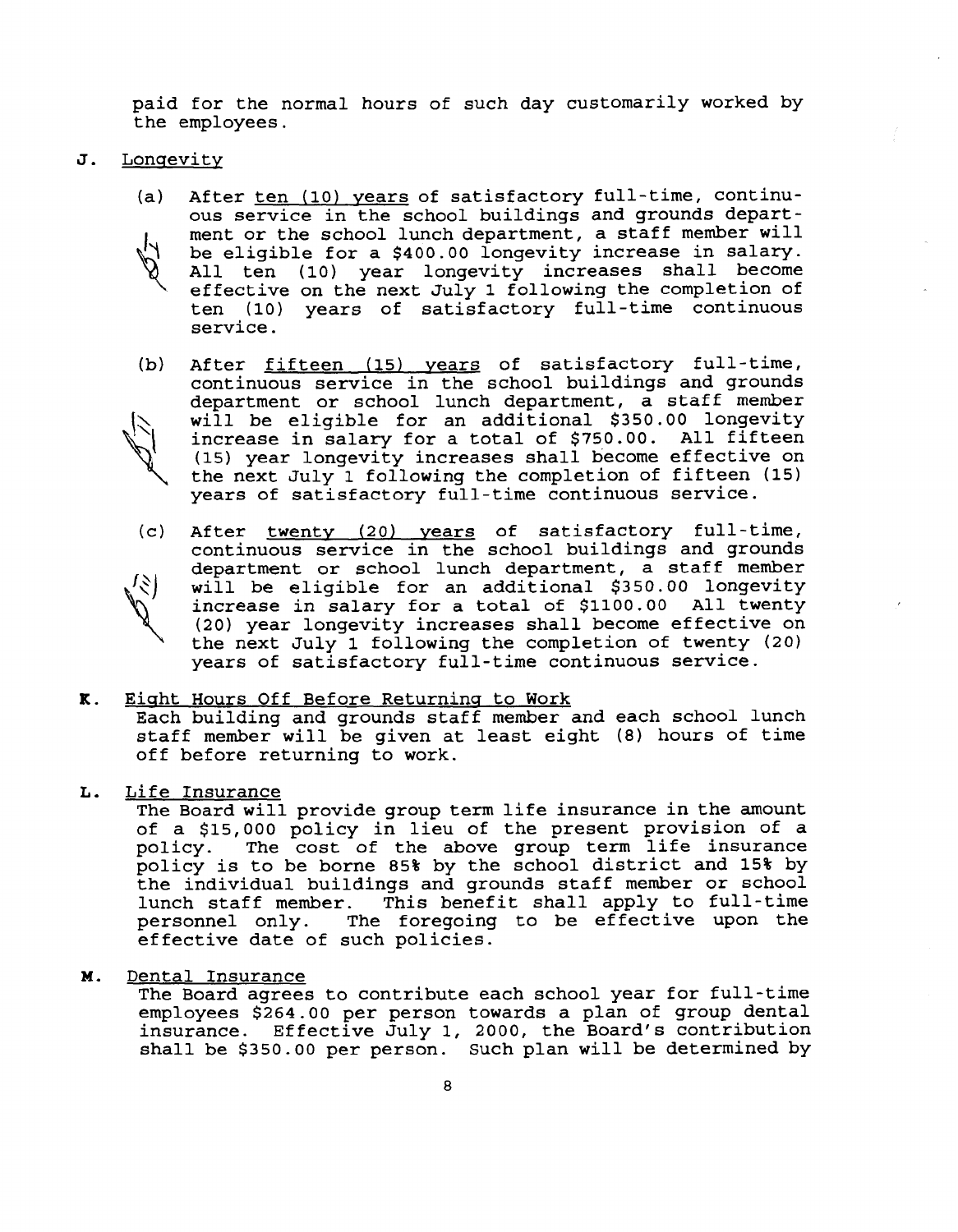the Board after consultation with the Association. Such plan will be administered by the Board. The foregoing to be effective upon effective date of such policy issuance.

#### N. Short Term Disability Insurance

In the 1990-91 school year and thereafter, the Board will contribute the sum of \$60.00 toward the cost of a short term disability plan for full-time employees. The insurance plan will be determined by the Board after consultation with the Association. Such plan will be administered by the Board.

**0.** Health Insurance

**fr<sup>PLP</sup>IC**<sup>s1</sup>. Effective July 1, 2000, the District's health insurance<br>contribution rate shall be 88% for an individual and for<br>a family (individual and dependent) for each y ti/% participating employee. Yowever, for employees hired on or after June 30, 1<u>99</u>6, the District's contribution rate shall remain 80% for an individual and for a family  $\omega$ (individual and dependent) for each such employee.

- 2. Employees shall be entitled to withdraw from the District's Health Insurance plan upon the following conditions:
	- a) withdrawals shall be on a voluntary basis provided the employee submits to CSEA proof of alternate coverage prior to the effective date of the withdrawal
	- b) withdrawals shall be pursuant to the rules of the District's health insurance provider
	- c) withdrawals shall be effective on July 1 of any given year
	- d) upon withdrawal from coverage, employee shall be entitled to the sum equal to 50% of the District's contribution to the health insurance.
	- e) employees who have withdrawn from participation in the District's health insurance plan pursuant to this paragraph may re-enter the plan under the following conditions:
		- **1)** re-entry shall be pursuant to the rules of the District's provider

9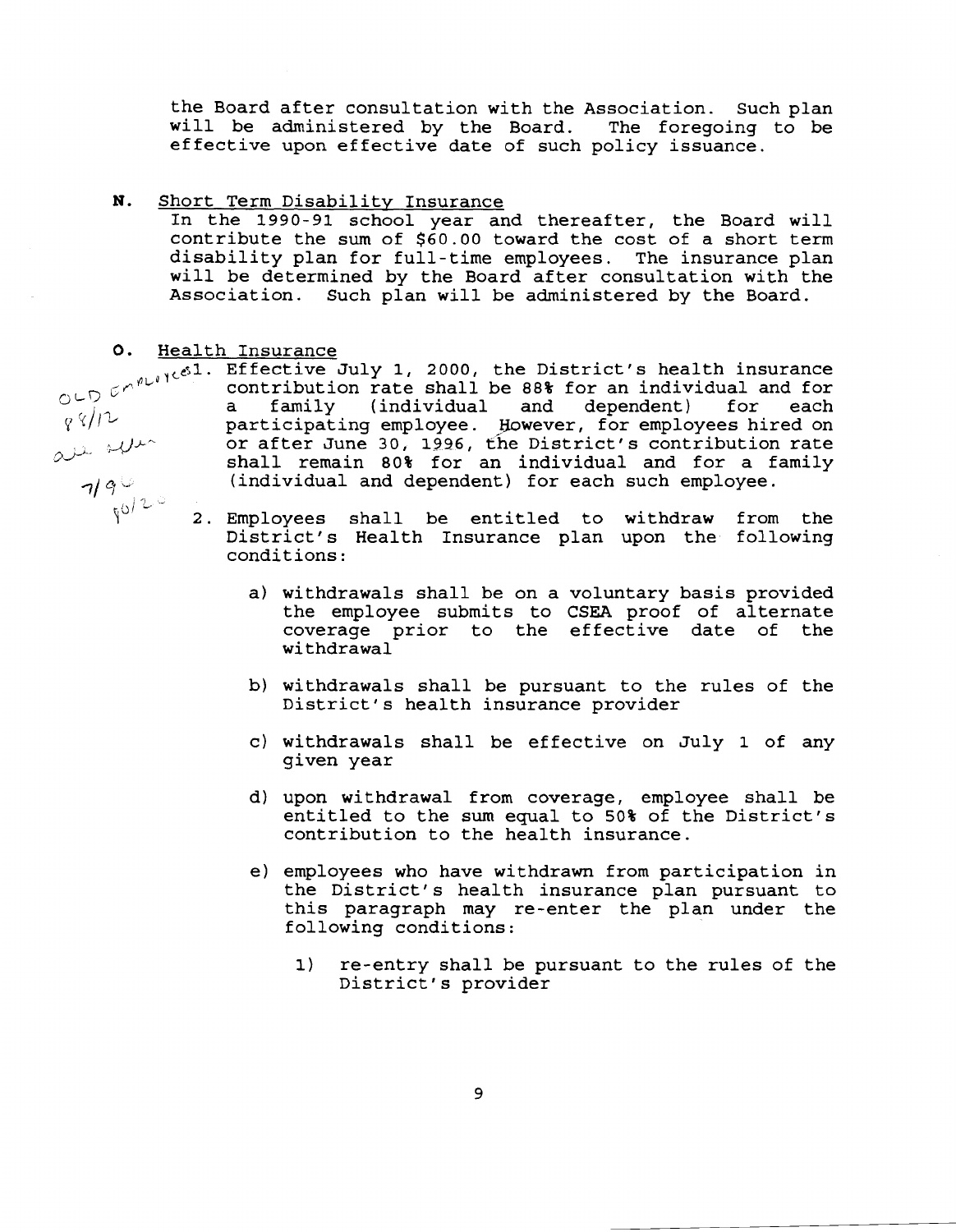- **2)** re-entry shall be effective the following July 1 unless the employee can prove to the satisfaction of the District that he/she has suffered a loss of health insurance coverage
- **3)** an employee who has re-entered pursuant to this paragraph may not again relinquish coverage until the expiration of at least one **(1)** year after the July **1** next succeeding the date of re-entry
- P. Payment of Savings and Loans to Teachers Federal Credit Union The district will provide payroll deductions for payment of savings and loans to Teachers Federal Credit Union. In such a case, the employee shall file a payroll deduction form with the business office.
- **Q.** Flexible Benefits Plan

Employees in this unit will be permitted to participate in the District's flexible benefits plan. formulated pursuant to Section **125** of the Regulations of the Internal Revenue Service.

#### ARTICLE VI MISCELLANEOUS PROVISIONS

A. Vacancies and New Positions

The Board agrees to post announcements regarding any vacancies in existing positions or the creation of new positions. Preference in filling such vacancies or new positions shall be given to existing employees although this need not be the sole criterion for such appointment.

B. Working Out of Title

If an employee is requested by the Board to work out of title, such as Head Custodian, as a result of the absence of a person holding that title, and such absence continues for a period of fifteen **(15)** consecutive calendar days or more, exclusive of vacations, he will be compensated in accordance with that title with such compensation to be effective fifteen **(15)**  calendar days after the actual commencement of the performance of such out of title work.

 $\mathbf{C}$ . Personal Injury on the Job

> **An** employee who suffers a personal injury in the performance of his/her assigned duties as an employee and is absent as a result thereof, shall be paid up to the extent of his accumulated sick leave up to a maximum of thirty **(30)** days for such absent days if necessary. Upon the employees return, his sick day bank will not be reduced. The Board reserves the right to have the employee examined by its physician.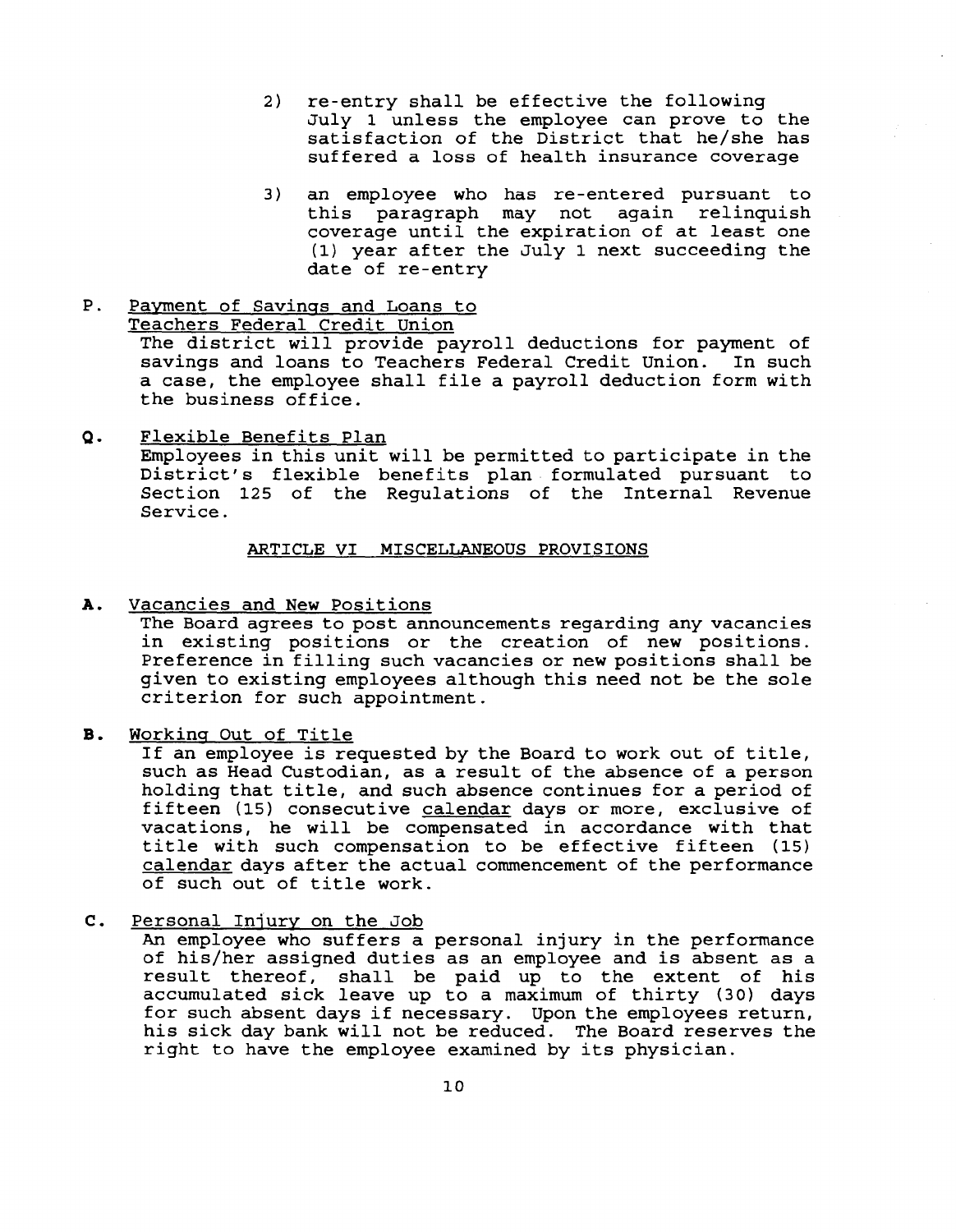Any employee sustaining an on the job injury is required to notify the District of the date, location and manner in which such injury occurred, as well as the injuries sustained, within 48 hours of the injury, except, where due to the nature of the injuries sustained, the employee is incapable of communicating verbally or in writing personally or through his/her representative within the requisite time period. such cases the employee will be required to report to the District regarding such incident in writing as soon as possible after same.

Nothing contained in this provision is intended by the employees to be a waiver of their rights under the Workers' Compensation Law.

D. Terms and Conditions of Employment Change

The Board agrees that no existing policy affecting terms and conditions of employment will be changed except upon appropriate negotiations with the Association.

- E. Grievance Procedure Grievance procedure shall be in accordance with the policy of the Board, a copy of which is annexed hereto.
- F. Agreement Conflict with Law

In the event any provision of this agreement is in conflict with any law or statute now or hereinafter in effect, the law or statute shall prevail but the balance of the contract shall remain in full force and effect.

G. Provisions of This Agreement

Requiring Legislative Action

IT IS AGREED BY AND BETWEEN THE PARTIES THAT ANY PROVISION OF THIS AGREEMENT REQUIRING LEGISLATIVE ACTION TO PERMIT ITS IMPLEMENTATION BY AMENDMENT OF LAW OR BY PROVIDING THE ADDITIONAL FUNDS THEREFORE, SHALL NOT BECOME EFFECTIVE UNTIL THE APPROPRIATE LEGISLATIVE BODY HAS GIVEN APPROVAL.

#### **H.** Meetings on Items Covered by This Agreement

The Assistant Superintendent or his representative and up to three **(3)** representatives of the Association shall meet at mutually agreed times during the year to consult informally on matters of district wide concern to the personnel covered by this agreement and to facilitate the implementation of this agreement.

I. Changes in This Agreement This agreement may not be changed orally and may only be changed by a writing signed by both parties.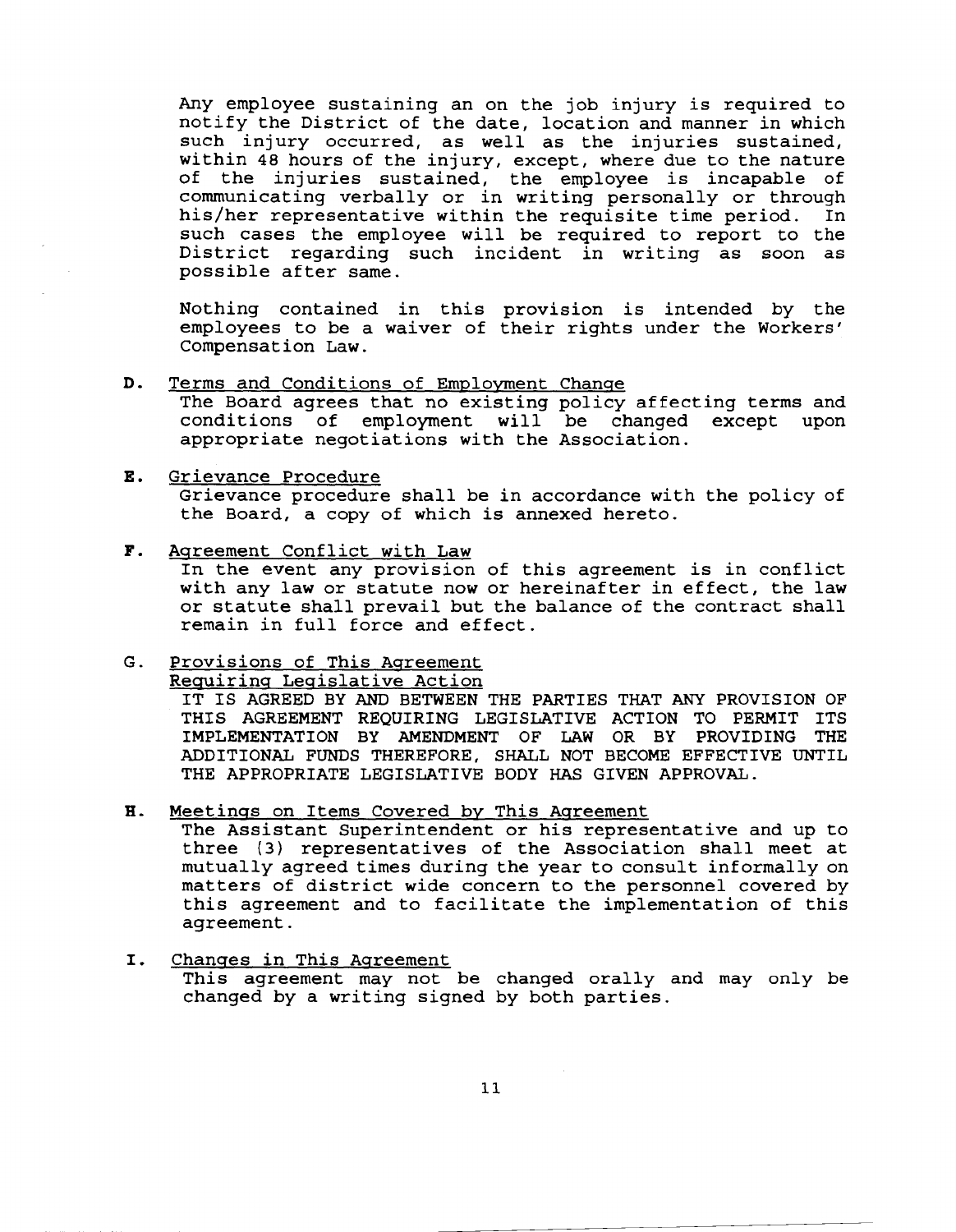- $\mathbf{J}$ . Time of Aqreement This agreement shall commence as of July 1, 1996 and continue through June 30, 1999.
- $\mathbf{K}$ . Register Availability

In the event, in the sole judgment of the Assistant Superintendent of Schools, register availability on the computer affords an opportunity for payroll deduction of U.S. Savings Bonds, same will be offered.

#### L. Use of School Buildinqs

The Association shall have the right to use school buildings pursuant to existing policy, provided that such use shall not interfere with the regular school program and any after school program.

#### M. Death in Family

Full pay up to and including five **(5)** working days for death in the immediate family may be granted. shall mean mother, father, sister, brother, son, daughter, husband or wife, mother-in-law, father-in-law, son-in-law, and daughter-in-law. Two **(2)** days with full pay may be granted for death of maternal and paternal grandparents, uncle, aunt,<br>brother-in-law and sister-in-law, niece, nephew, and and sister-in-law, niece, nephew, grandchildren.

Part-time employees will be granted two **(2)** days for death in the immediate family as bereavement leave, and one ( 1) day for death of maternal and paternal grandparents, uncle, aunt, brother-in-law and sister-in-law, niece, nephew and grandchildren.

N. Jurv Duty

Salary deduction equivalent only to jury pay received will be made.

0. Unauthorized Absence

> No time off shall be approved with pay for marriage. Absence on a working day immediately before or after a school holiday shall not be approved with pay.

**P.** Commercial Driver's License

Effective July 1, 1999, groundspersons who have a valid unexpired commercial driver's license shall be paid a stipend of \$100.00 per year, but only if such groundspersons are required to use the District's dump truck as part of their regular duties.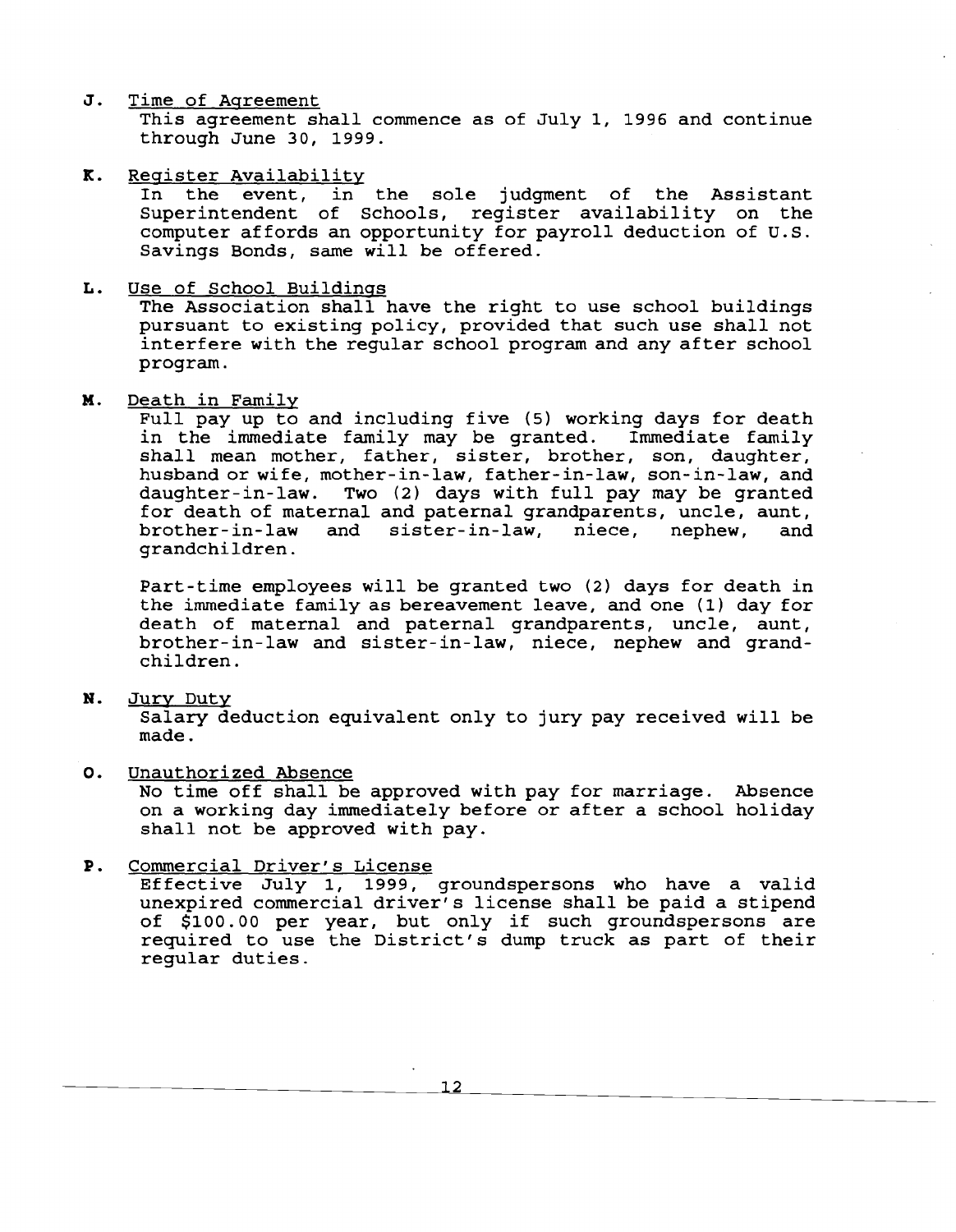#### ARTICLE VII

#### WITHHOLDING OF SALARY RAISES OR LONGEVITY FOR UNSATISFACTORY PERFORMANCE

Notwithstanding the above, in the event that the Superintendent of Schools finds that the overall performance of an employee for a particular school year is unsatisfactory, the Superintendent may recommend to the Board of Education that all or a portion of the employee' s annual raise (increment and/or other raise) or longevity payment(s) be withheld. For the purposes of this provision, an overall unsatisfactory rating must appear on the annual evaluation<br>form submitted by the emplovee's supervisor each year. In the form submitted by the employee's supervisor each year. event that the Superintendent makes a recommendation as per this provision to withhold salary raises or longevity and the Board approves same, such employee shall have the right to appeal the Board's approval of the Superintendent's recommendation, within ten days after receiving notice of same. Such an appeal must be taken directly to the Board of Education and must be requested in writing to the Superintendent's office. The Board's decision on the appeal shall be final.

The withholding of salary raises or longevity payments shall not be effectuated in an illegally discriminatory fashion. Furthermore, such withholding will not be used as a substitute for disciplinary action. However, the Superintendent shall have the right to make a recommendation to withhold such raises or longevity payments if, due to an employee's misconduct and/or incompetence, said employee receives an overall unsatisfactory rating in an annual evaluation.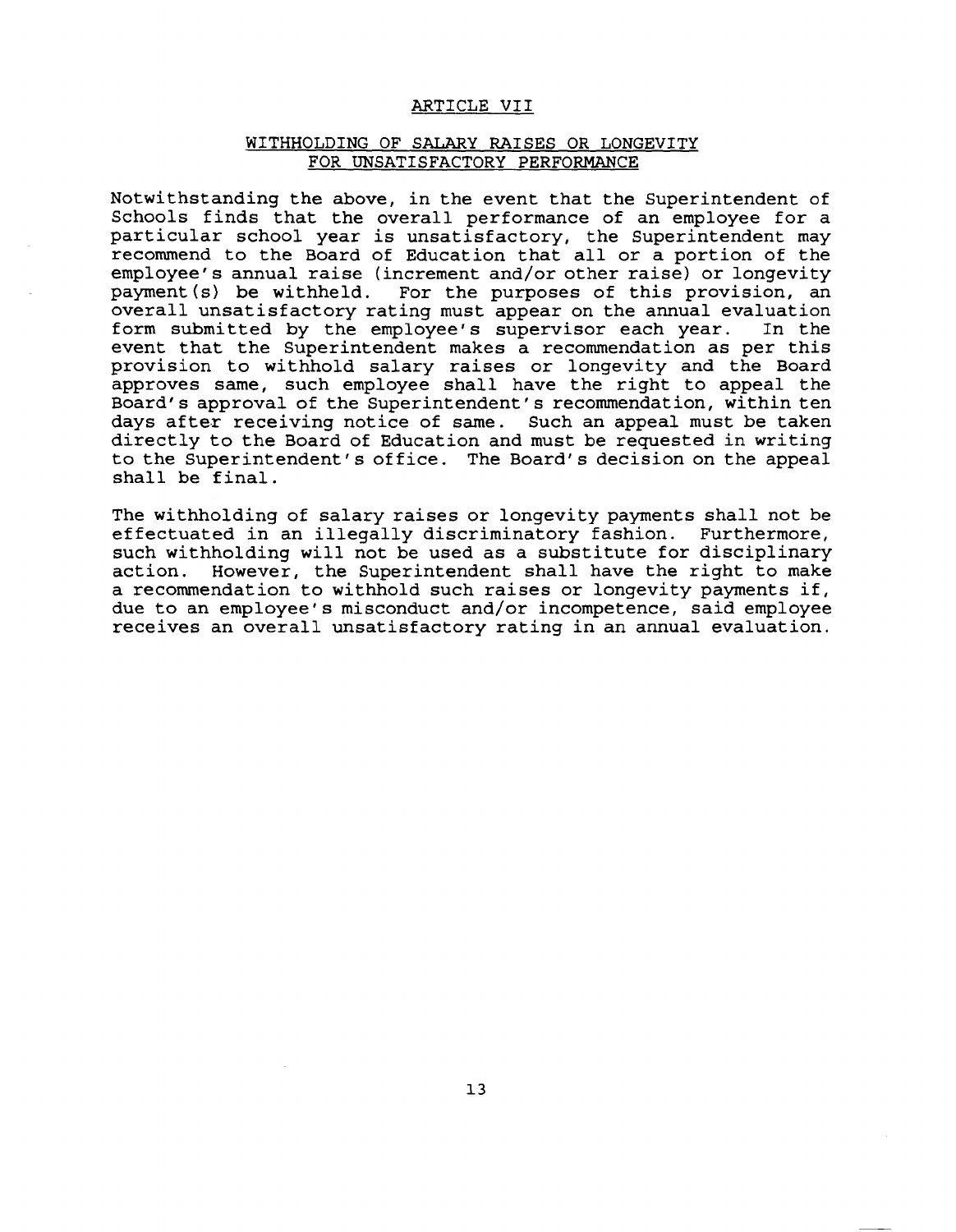IN WITNESS WHEREOF, the parties hereto have set their hands and seals the day and year indicated below.

BOARD OF EDUCATION AMITYVILLE UNION FREE SCHOOL DISTRICT AMITYVILLE, NEW YORK By example President Date:  $\frac{1}{2}$ 

> CSEA INC., LOCAL 1000 AFSCME, AFL-CIO, AMITYVILLE CUSTODIAL AND CAFETERIA UNIT

By Julie Daniel

CSEA INC., LOCAL 1000 AFSCME, AFL-CIO

Date:  $3-3c$ 

Date:  $\frac{3|20|3|}{8}$  By  $\frac{R_{x,y,z}(1)}{2}$  By Lever Relations Specialist

14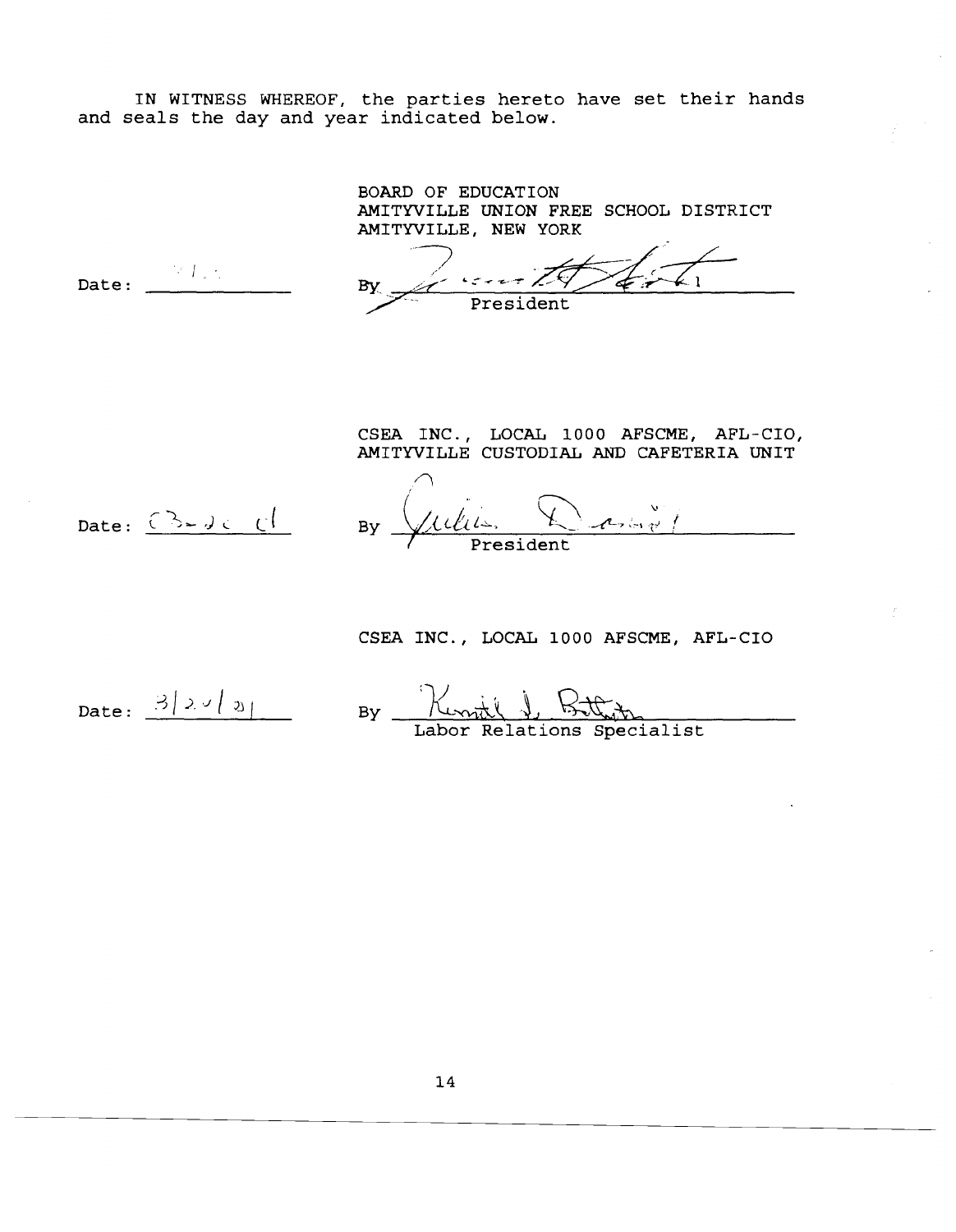**EFFECTIVE: July 1, 1999 to June 30, 2003** 

**CUSTODIAL WORKERS** (c>,j

| <b>Step</b>    | 1999-2000 | 2000-2001 | 2001-2002 | $2002 - 2003$ |
|----------------|-----------|-----------|-----------|---------------|
|                | 30,852    | 31,777    | 32,730    | 33,712        |
| $\overline{2}$ | 31,322    | 32,262    | 33,230    | 34,227        |
|                | 31,780    | 32,733    | 33,715    | 34,726        |
| 4              | 32,238    | 33,205    | 34,201    | 35,227        |
| 5              | 32,697    | 33,678    | 34,689    | 35,729        |
| 6              | 33,379    | 34,381    | 35,412    | 36,474        |
|                | 33,864    | 34,880    | 35,927    | 37,004        |
| 8              | 34,306    | 35,335    | 36,395    | 37,487        |

#### **HEAD CUSTODIAN**

| <b>Step</b>  | 1999-2000 | 2000-2001 | $2001 - 2002$ | $2002 - 2003$ |
|--------------|-----------|-----------|---------------|---------------|
|              | 37,106    | 38,219    | 39,365        | 40,546        |
| $\mathbf{2}$ | 37,806    | 38,940    | 40,109        | 41,312        |
| 3            | 38,731    | 39,893    | 41,090        | 42,323        |
| 4            | 39,415    | 40,597    | 41,815        | 43,070        |
| 5            | 40,107    | 41,310    | 42,550        | 43,826        |
| 6            | 41,032    | 42,263    | 43,531        | 44,837        |
|              | 41,716    | 42,968    | 44,257        | 45,584        |

#### **CHIEF CUSTODIAN**

| <u>Step</u>  | 1999-2000 | $2000 - 2001$ | 2001-2002 | 2002-2003 |
|--------------|-----------|---------------|-----------|-----------|
| $\mathbf{1}$ | 38,482    | 39,636        | 40,825    | 42,050    |
| -2           | 39,415    | 40,597        | 41,815    | 43,070    |
| 3            | 40,107    | 41,310        | 42,550    | 43,826    |
| 4            | 40,792    | 42,016        | 43,276    | 44,575    |
| 5.           | 41,716    | 42,968        | 44,257    | 45,584    |
| 6            | 42,417    | 43,690        | 45,001    | 46,351    |
| 7            | 43,102    | 44,395        | 45,727    | 47,099    |

 $\ddot{\phantom{1}}$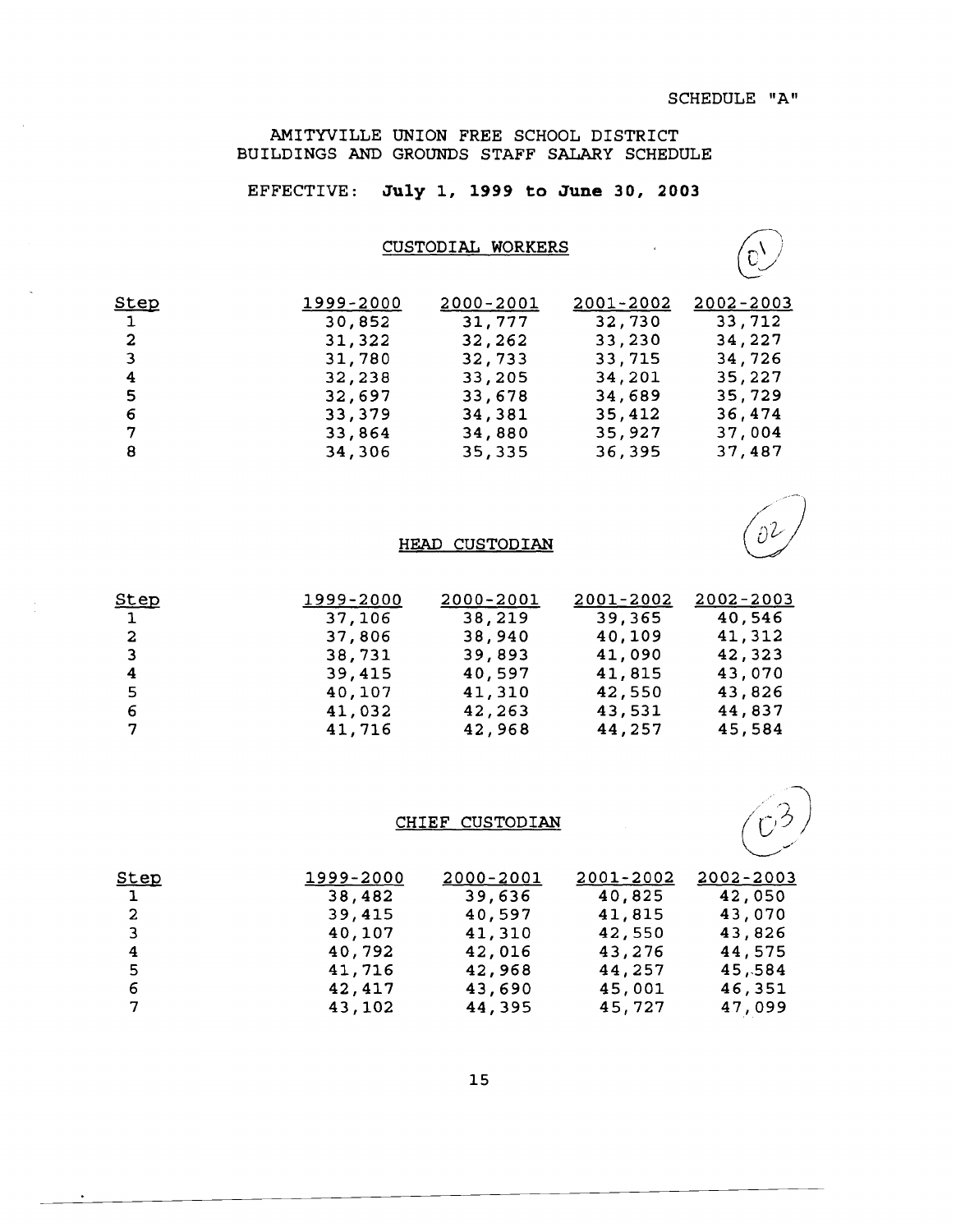EFFECTIVE: July **1, 1999 to June 30, 2003** 

|                         |                     | <b>GROUNDSMAN</b>          |               |               |
|-------------------------|---------------------|----------------------------|---------------|---------------|
| <u>Step</u>             | <u> 1999-2000</u>   | 2000-2001                  | 2001-2002     | $2002 - 2003$ |
| 1                       | 31,079              | 32,012                     | 32,972        | 33,961        |
| $\overline{\mathbf{c}}$ | 31,554              | 32,501                     | 33,476        | 34,480        |
| $\overline{\mathbf{3}}$ | 32,005              | 32,965                     | 33,954        | 34,973        |
| $\overline{\mathbf{4}}$ | 32,472              | 33,446                     | 34,449        | 35,483        |
| 5                       | 32,921              | 33,908                     | 34,926        | 35,974        |
| 6                       | 33,612              | 34,620                     | 35,659        | 36,729        |
| $\overline{7}$          | 34,081              | 35,103                     | 36, 156       | 37,241        |
| 8                       | 34,539              | 35,575                     | 36,642        | 37,742        |
|                         |                     | <b>HEAD GROUNDSMAN</b>     |               |               |
| <u>Step</u>             | <del>999-2000</del> | 2000-2001                  | 2001-2002     | $2002 - 2003$ |
| 1                       | 37,806              | 38,940                     | 40,109        | 41,312        |
| $\mathbf 2$             | 38,482              | 39,636                     | 40,825        | 42,050        |
| $\overline{\mathbf{3}}$ | 39,415              | 40,597                     | 41,815        | 43,070        |
| $\boldsymbol{4}$        | 40,107              | 41,310                     | 42,550        | 43,826        |
| 5                       | 40,792              | 42,016                     | 43,276        | 44,575        |
| 6                       | 41,716              | 42,968                     | 44,257        | 45,584        |
| 7                       | 42,417              | 43,690                     | 45,001        | 46,351        |
|                         |                     | <b>MAINTENANCE MAN</b>     |               |               |
| <u>Step</u>             | 1999-2000           | 2000-2001                  | 2001-2002     | 2002-2003     |
| $\mathbf 1$             | 32,697              | 33,678                     | 34,689        | 35,729        |
| $\mathbf{2}$            | 33,379              | 34,381                     | 35,412        | 36,474        |
| $\overline{\mathbf{3}}$ | 34,305              | 35,334                     | 36,394        | 37,486        |
| $\overline{\mathbf{4}}$ | 34,988              | 36,038                     | 37,119        | 38,232        |
| 5                       | 35,691              | 36,761                     | 37,864        | 39,000        |
| 6                       | 36,612              | 37,711                     | 38,842        | 40,007        |
| 7                       | 37,300              | 38,419                     | 39,572        | 40,759        |
|                         |                     | SCHOOL MAINTENANCE FOREMAN |               |               |
| <b>Step</b>             | 1999-2000           | $2000 - 2001$              | $2001 - 2002$ | $2002 - 2003$ |
| 1                       | 38,482              | 39,636                     | 40,825        | 42,050        |
| 2                       | 39,415              | 40,597                     | 41,815        | 43,070        |
| 3                       | 40,107              | 41,310                     | 42,550        | 43,826        |
| $\overline{\mathbf{4}}$ | 40,792              | 42,016                     | 43,276        | 44,575        |
| 5                       | 41,716              | 42,968                     | 44,257        | 45,584        |
| 6                       | 42,417              | 43,690                     | 45,001        | 46,351        |
| 7                       | 43,102              | 44,395                     | 45,727        | 47,099        |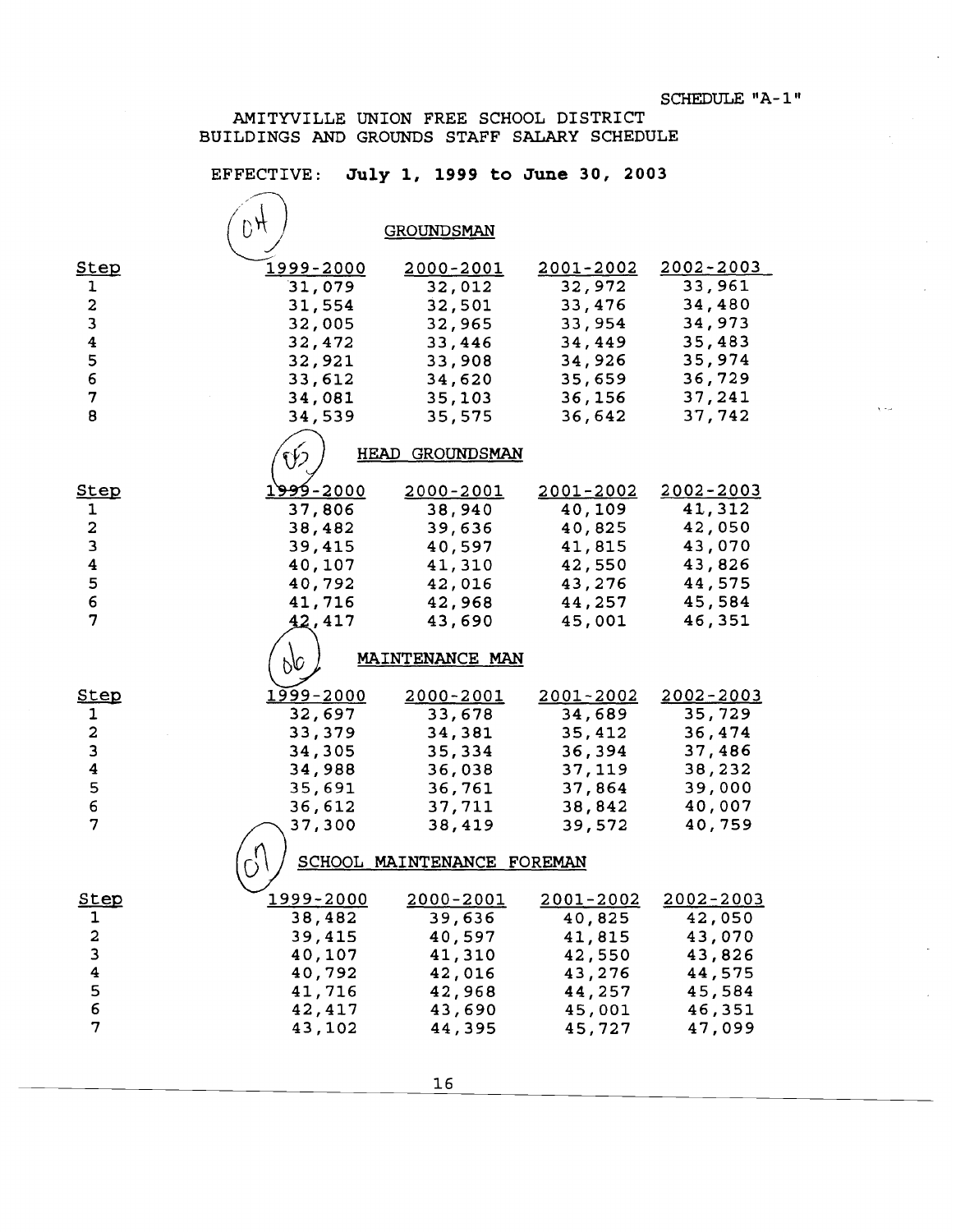EFFECTIVE: **July 1, 1999 to June 30, 2003** 

SCHOOL DISTRICT GROUNDSMAN/MECHANIC, SENIOR CUSTODIAN DISTRICT STOCK CLERK, DISTRICT DRIVER/MESSENGER

| <u>Step</u> | 1999-2000 | 2000-2001 | 2001-2002 | $2002 - 2003$ |
|-------------|-----------|-----------|-----------|---------------|
|             | 31,888    | 32,844    | 33,830    | 34,845        |
| 2           | 32,347    | 33,318    | 34,317    | 35,347        |
| 3           | 32,830    | 33,815    | 34,830    | 35,874        |
| 4           | 33,270    | 34,268    | 35,296    | 36,355        |
| 5           | 33,728    | 34,740    | 35,782    | 36,856        |
| 6           | 34,439    | 35,472    | 36,536    | 37,633        |
|             | 34,897    | 35,944    | 37,023    | 38,133        |
| 8           | 35,349    | 36,409    | 37,501    | 38,626        |

#### BYLAWS

- 1. Chief custodians, head custodians, the head maintenance man and head groundsman report directly to the Assistant Superintendent of Schools.
- 2. Each senior custodian shall report directly to his chief or head custodian. The district stock- clerk shall report directly to the Assistant Superintendent of Schools. The district driver-messenger shall report directly to the School Lunch Director and the Assistant Superintendent of Schools.
- **3.** A staff member receiving a promotion to a *new* classification may receive no more than one new classification increment in salary above what he would have received in his old classification.
- **4.** All annual increments in salary shall be added on July 1 of the first day of the new school fiscal period. A staff member appointed before February 1 of any year shall receive an increment increase the following July 1. A staff member appointed on or after February 1 of any year shall not receive an increment until one year from the following July 1.
- **5.** The hourly rate of a part-time female custodial worker shall be based upon Step 1 of the custodial worker schedule.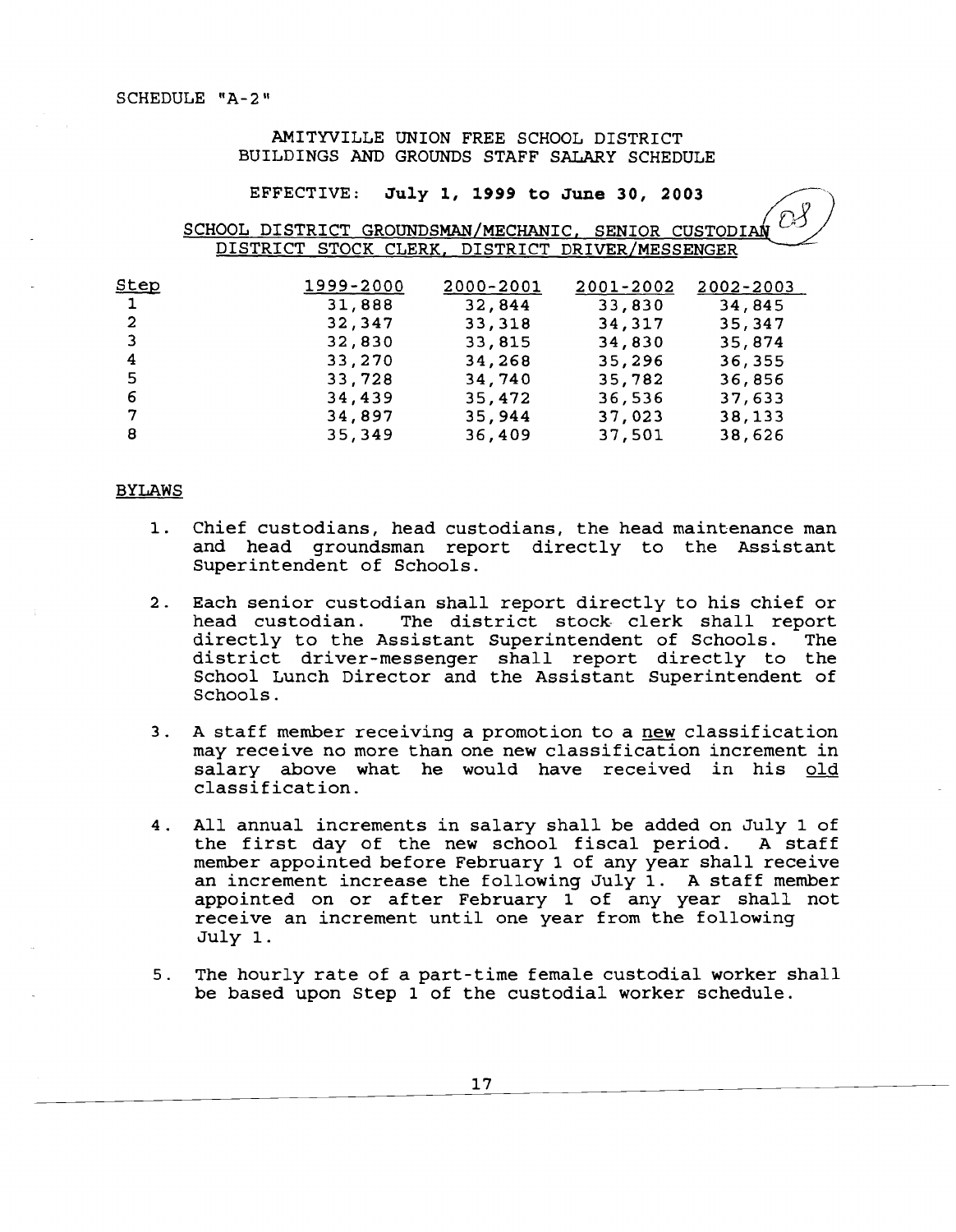**EFFECTIVE: July 1, 1999 to June 30, 2003** 

#### **COOK IN CHARGE**

| <u>Step</u> | 1999-2000 | 2000-2001               | $2001 - 2002$ | $2002 - 2003$ |                      |
|-------------|-----------|-------------------------|---------------|---------------|----------------------|
|             | 17,972    | 19,012                  | 19,582        | 20,169        |                      |
|             | 18,527    | 19,582                  | 20,170        | 20,775        | $\sqrt{\frac{1}{2}}$ |
|             | 18,766    | 19,829                  | 20,423        | 21,036        | $740^\circ$          |
|             | 18,991    | 20,061                  | 20,663        | 21,283        | $\sim$               |
| 5           | 19,242    | 20,320                  | 20,929        | 21,557        |                      |
| 6           | 19,700    | 20,791                  | 21,414        | 22,057        |                      |
|             | 20,150    | 21,254                  | 21,892        | 22,549        |                      |
| 8           | 20,616    | 21,735                  | 22,387        | 23,059        |                      |
|             |           | $H_{\alpha}$ , $\ell$ , |               |               |                      |

|         |  |  |  | NOTE: As of July 1, 2000, \$500 stipend shall be applied to base |  |
|---------|--|--|--|------------------------------------------------------------------|--|
| salary. |  |  |  |                                                                  |  |

#### **ASSISTANT COOK**

|             | ASSISTANT COOK |           |                 |               |
|-------------|----------------|-----------|-----------------|---------------|
| <u>Step</u> | 1999-2000      | 2000-2001 | $(2001 - 2002)$ | $2002 - 2003$ |
|             | 15,430         | 15,893    | 16,370          | 16,861        |
| 2           | 15,657         | 16,127    | $-16,611$       | 17,109        |
| 3           | 15,889         | 16,365    | 16,856          | 17,362        |
| 4           | 16,116         | 16,600    | 17,098          | 17,611        |
| 5           | 16,339         | 16,829    | 17,334          | 17,854        |
| 6           | 16,581         | 17,078    | 17,591          | 18,118        |
|             | 16,808         | 17,312    | 17,831          | 18,366        |

|                |           | FULL TIME FOOD SERVICE WORKER |           | $7/82$ hus =  |
|----------------|-----------|-------------------------------|-----------|---------------|
| <b>Step</b>    | 1999-2000 | 2000-2001                     | 2001-2002 | $2002 - 2003$ |
|                | 13,648    | 14,057                        | 14,479    | 14,913        |
| $\overline{2}$ | 13,880    | 14,297                        | 14,726    | 15,167        |
| 3              | 14,123    | 14,547                        | 14,983    | 15,433        |
| 4              | 14,330    | 14,760                        | 15,203    | 15,659        |
| 5              | 14,572    | 15,010                        | 15,460    | 15,924        |
| 6              | 14,796    | 15,240                        | 15,697    | 16,168        |
| 7              | 15,265    | 15,723                        | 16,194    | 16,680        |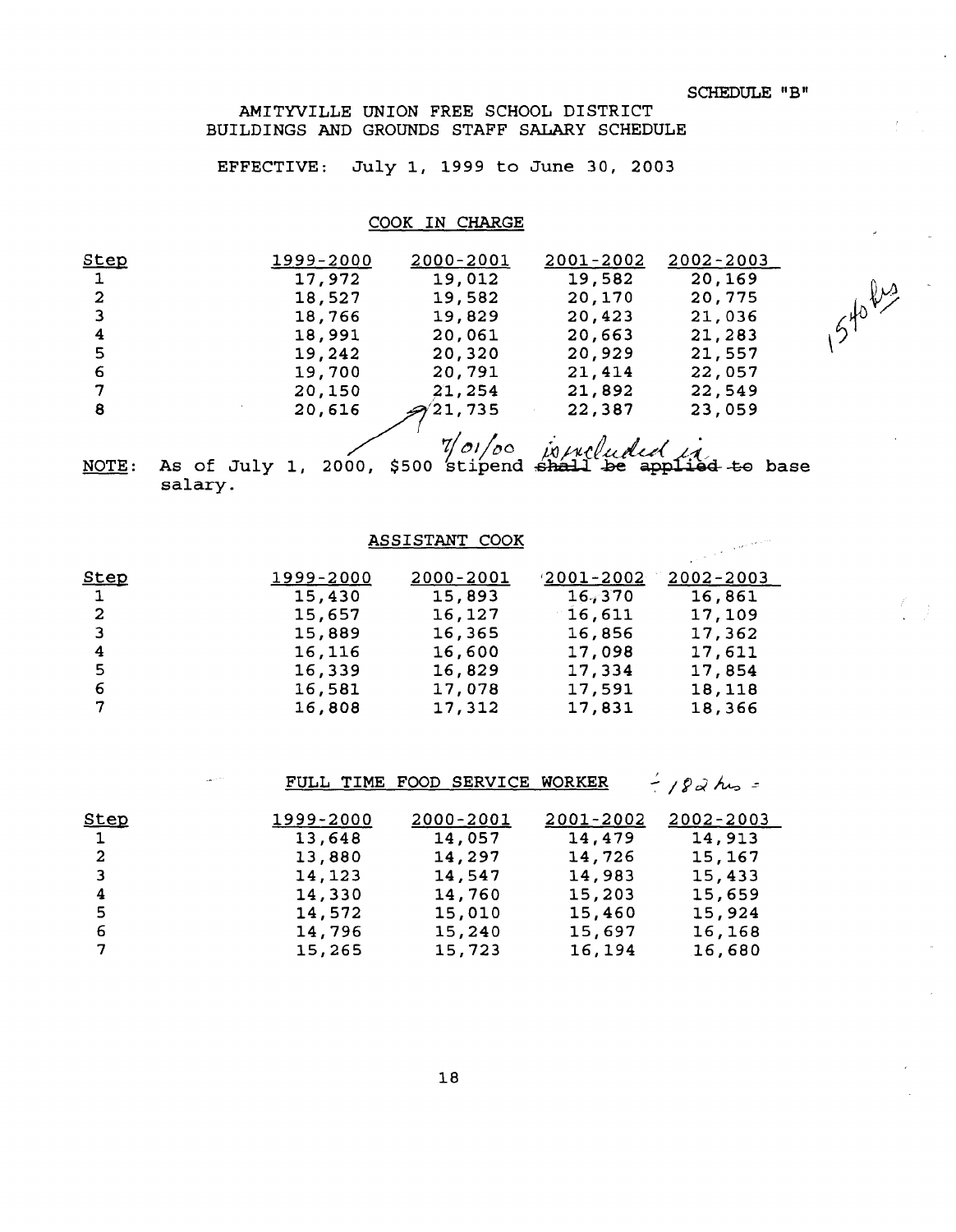SCHEDULE "B-1"

#### AMITYVILLE UNION FREE SCHOOL DISTRICT BUILDINGS AND GROUNDS STAFF SALARY SCHEDULE

#### EFFECTIVE: July 1, 1999 to June 30, 2003 HOURLY WAGES

#### PART TIME FOOD SERVICE WORKER, SUBSTITUTES

| <u>Step</u> | 1999-2000 | 2000-2001 | 2001-2002 | $2002 - 2003$ |
|-------------|-----------|-----------|-----------|---------------|
|             | 8.49      | 8.74      | 9.00      | 9.27          |
| - 2         | 9.08      | 9.36      | 9.64      | 9.93          |
| ર           | 9.23      | 9.51      | 9.79      | 10.08         |
|             | 9.49      | 9.77      | 10.06     | 10.37         |

#### CENTRAL STORES WAREHOUSEMAN AND CLERK

| <u>Step</u>  | 1999-2000 | 2000-2001 | 2001-2002 | 2002-2003 |
|--------------|-----------|-----------|-----------|-----------|
|              | 8.49      | 8.74      | 9.00      | 9.27      |
| $\mathbf{2}$ | 9.08      | 9.36      | 9.64      | 9.93      |
|              | 9.23      | 9.51      | 9.79      | 10.08     |
|              | 9.49      | 9.77      | 10.06     | 10.37     |
| 5            | 9.72      | 10.01     | 10.32     | 10.62     |

#### BYLAWS :

- Cooks in charge report directly to the School Lunch Director.
- 2. Full-time school lunch staff members shall work about the same number of days per school year as teachers. Summer same number of days per school year as teachers. vacation, after all building school lunch areas pass a risid inspection, shall be similar to that of teachers, except that school lunch staff members shall report to work a few days before school starts in September to prepare for the new school year. With the assistance of cooks in charge, working days and working hours shall be scheduled by the School Lunch Director for each district staff member according to need.
- 3. All annual increments in salary shall be added on July 1, the first day of the new school fiscal period. A staff member appointed before February 1 of any year shall receive an increment increase the following July 1. A staff member appointed on or after February 1 of any year shall not receive an increment until one year from the following July.
- **4.** A staff member receiving a promotion to a *new* classification may receive no more than one new classification increment in salary above what he would have received in his old classification.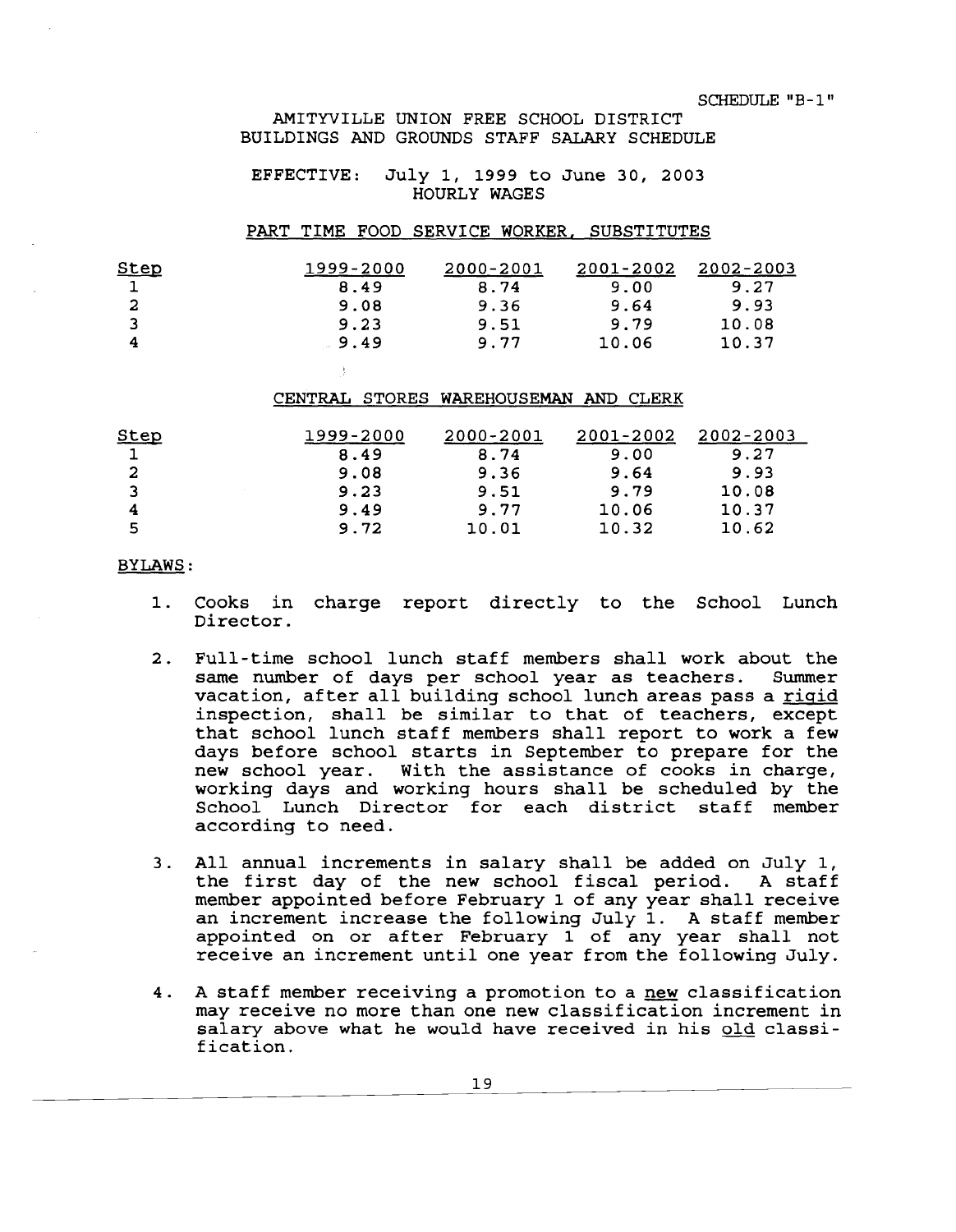#### AMITWILLE UNION FREE SCHOOL DISTRICT Amityville, **NY** 11701

#### GRIEVANCE AND EMPLOYEE COUNSELING PROCEDURE FOR NON-INSTRUCTIONAL EMPLOYEES

#### INTRODUCTION

Personnel in the Amityville Union Free School District have personal and professional problems which cannot always be solved by the individual employee or his associates. **An** employee, under certain conditions, may feel the need for help with his problem from some person in the school system who can offer him guidance and counsel and who can assist him in solving his problem wisely and expeditiously. The assist him in solving his problem wisely and expeditiously. Amityville Board of Education and the school administration are anxious to give this type of service to all personnel.

Problems that cannot be adjusted by the individual employee should<br>orded fair and prompt treatment by the proper authorities. This be accorded fair and prompt treatment by the proper authorities. procedure is outlined in order that these problems may be handled in an efficient and just manner and that all may be informed of the procedure to be followed.

#### DECLARATION OF POLICY

In order to establish a more harmonious and cooperative relationship between a Board of Education and its employees, it is hereby declared to be the purpose of these procedures to provide a means for orderly settlement of differences whereby employees may present grievances, free from coercion, interference, restraint, discrimination or reprisal.

- 1. "Employer" shall mean the Board of Education, Amityville Union Free School District, Amityville, Long Island, New York.
- 2. "Grievance" shall mean any claimed violation, misinterpretation or inequitable application of the existing laws, rules, procedures, regulations, administrative orders or work rules which relate to or involve employee health or safety, physical facilities, materials or equipment furnished to employees or supervision of employees: Provided, however, that such term shall not include any matter involving an employee's rate of compensation, retirement benefits, disciplinary proceeding or any matter which is otherwise reviewable pursuant to law or any rule or requlation havinq the force and effect of law.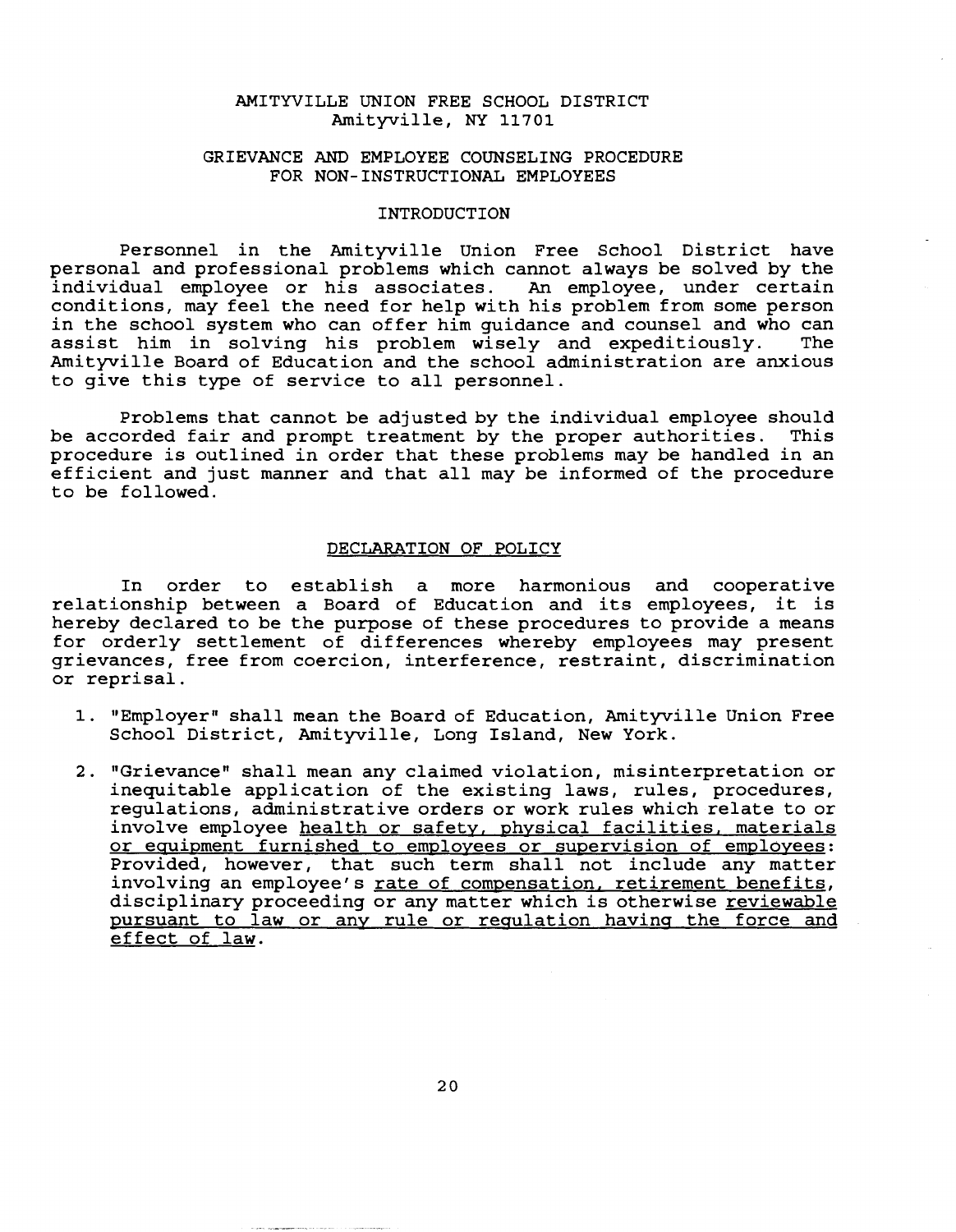#### **Procedural Stages**

#### **Step I** - **(Informal)**

The first procedural stage shall consist of the employee's presentation of his/her grievance to his immediate supervisor for discussion and informal resolution of the problem. In the Amityville Union Free School District the immediate supervisors for the following four non-instructional areas are:

| Buildings & Grounds<br>Assistant Superintendent of Schools<br>Business Office<br>Business Office Secretary<br>Clerical-Secretarial<br>Building Principal<br>School Lunch Director<br>School Lunch |  |
|---------------------------------------------------------------------------------------------------------------------------------------------------------------------------------------------------|--|

If the grievance is not resolved with the help and direction of the immediate supervisor, the aggrieved, if he/she so desires, shall within<br>five (5) school days, refer the grievance to the Assistant (5) school days, refer the grievance to the Assistant Superintendent of Schools or his designee.

#### Initiation of Stage II - (Formal)

#### Employee's Responsibility

A. To institute formal proceedings, the employee shall fill out the prescribed grievance form in triplicate. The original copy shall be sent to the Assistant Superintendent of Schools, a copy shall be sent to the immediate supervisor, and the third copy shall be retained by the employee. This document shall state the specific nature of the grievance and include the following:

> Background of Grievance Evidence supporting the grievance Action taken thus far to resolve the grievance Reason for dissatisfaction with action taken during informal proceedings

B. The immediate supervisor working on the grievance case shall furnish the Assistant Superintendent of Schools or his designee with a written resume of the informal proceedings of Stage I, indicating his decision in the specific grievance and the reasoning supporting his decision.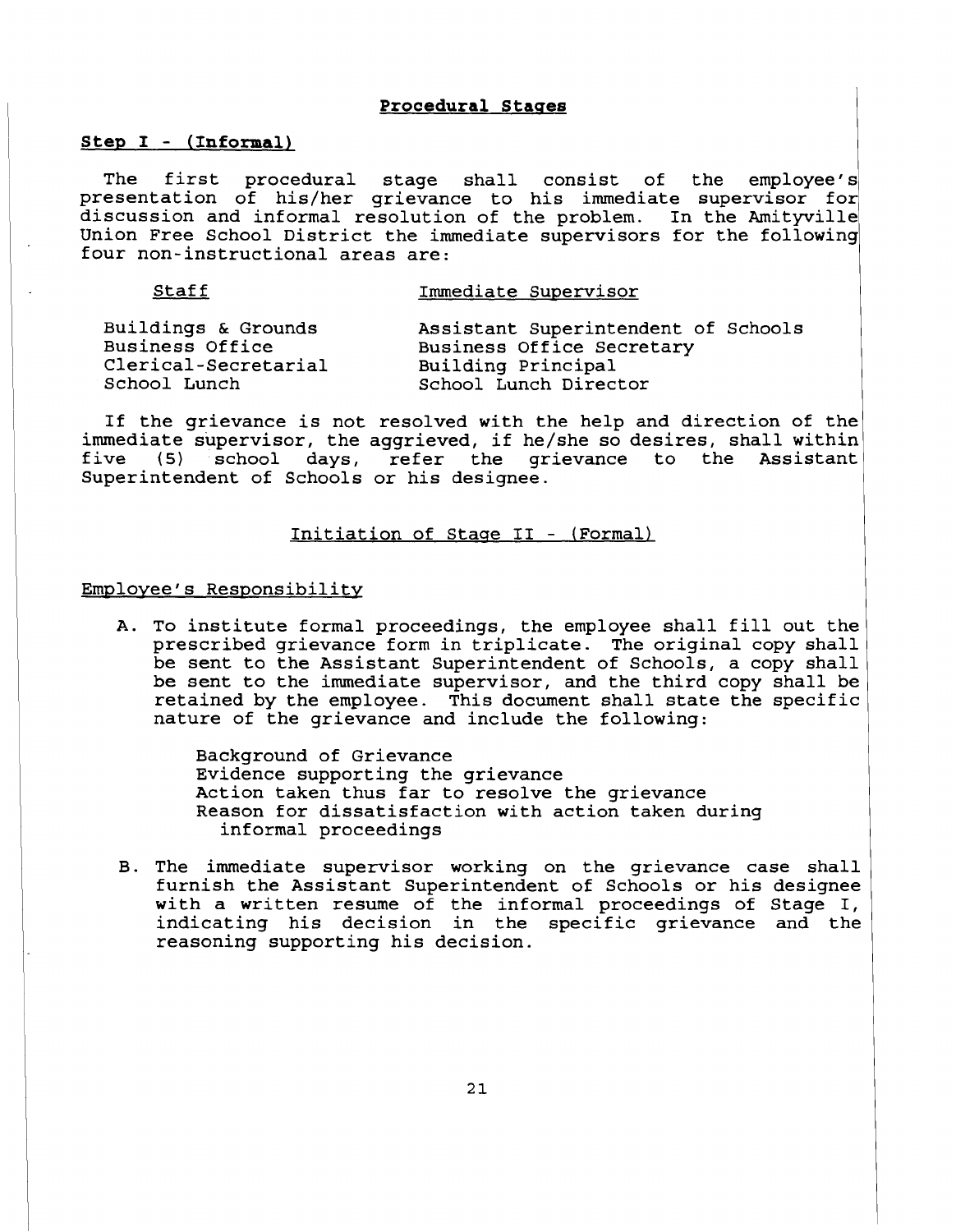#### Step II - Assistant Superintendent of Schools's Formal Review

The Assistant Superintendent of Schools or his designee will study the grievance presented. This may involve conferences with the employee or the employee's representative, immediate supervisor and employee's colleagues. Following study, the Assistant Superintendent of Schools or his designee will render his decision to the employee, no later than<br>five (5) school days following written receipt of said grievance. If five (5) school days following written receipt of said grievance. the employee rejects the decision, he/she may elect to proceed to Stage  $III$ --Board of Education Review--by filing the grievance within five (5) school days after receiving the Assistant Superintendent of School's formal action.

#### Initiation of Stage III (Formal)

#### Employee's Responsibility

A. Inform the Assistant Superintendent of Schools or his designee of intent to continue formal proceedings to Board of Education Review. The employee must present the grievance, in writing, to the Assistant Superintendent of Schools or his designee, for transmittal to the Board of Education. This document shall state the specific nature of the grievance and include the following:

> Background of grievance Evidence supporting grievance Action taken thus far to resolve grievance Reason for dissatisfaction with action taken thus far to resolve grievance

B. The Assistant superintendent of Schools or his designee will forward to the Board of Education all materials presented by the aggrieved employee plus a copy of any documents which may prove helpful to the Board of Education during its deliberations.

#### Step I11 - Board of Education Review

All grievance proceedings shall take place at meetings of the Board of Education within ten (10) days following receipt of said grievance.

A Hearing will be held and the employee has the right to be represented.

**A** simple majority vote of the total board membership will constitute action on any grievance presented. A written decision will be rendered the employee within five (5) school days following such hearing.

None of the foregoing is to be construed to imply that the employee gives up any right as defined in the Consolidated Education Law, Civil Service Law, New York State Teachers Retirement Law or Regulations of the Commissioner of Education.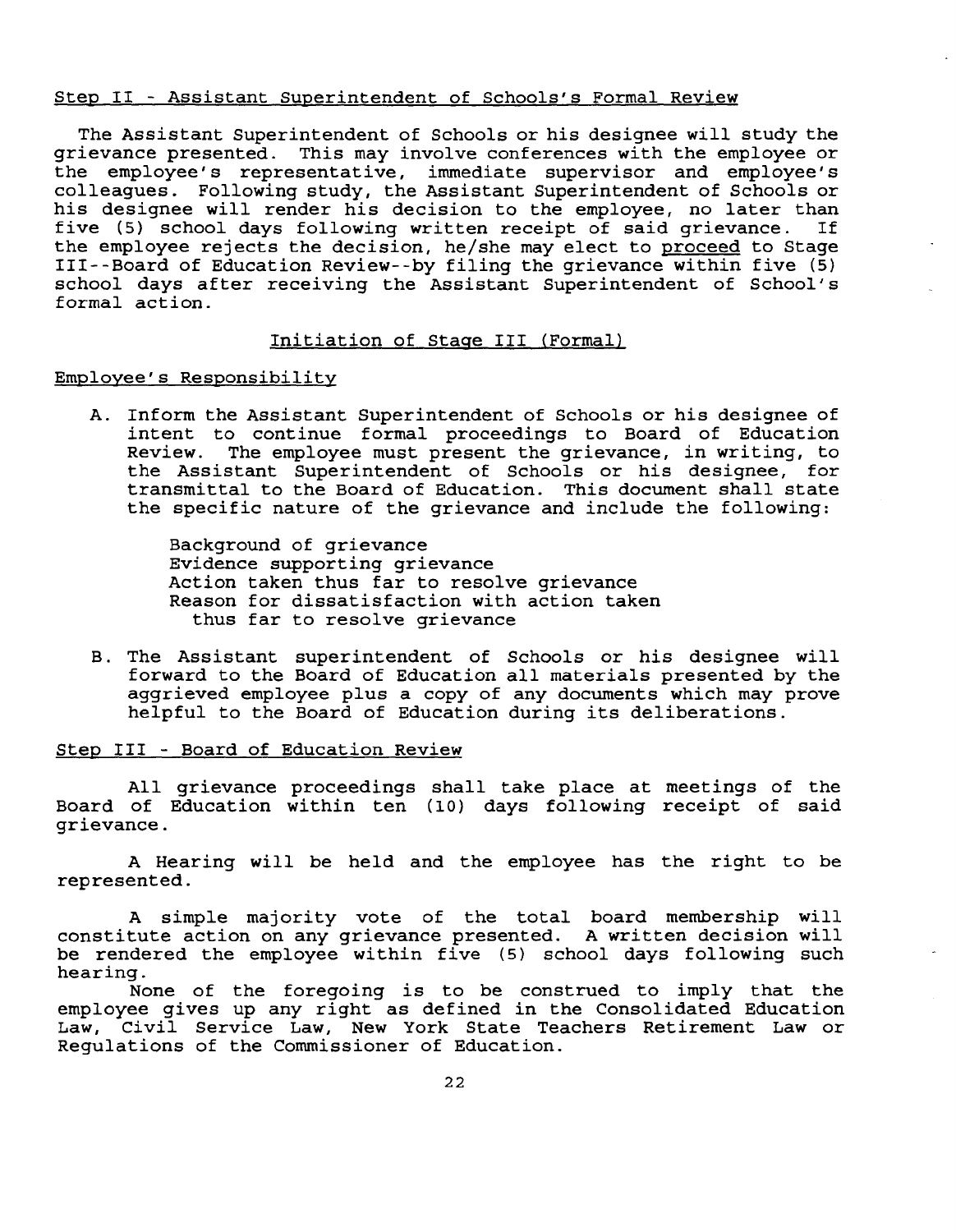#### AMITYVILLE UNION FREE SCHOOL DISTRICT Amityville, **NY** 11701

#### GRIEVANCE FORM

TO :

 $\blacksquare$ 

Date Submitted

FROM :

BACKGROUND OF GRIEVANCE:

EVIDENCE SUPPORTING GRIEVANCE:

ACTION TAKEN TO RESOLVE GRIEVANCE:

REASON FOR DISSATISFACTION REGARDING GRIEVANCE:

| Signature                                                                                                               |
|-------------------------------------------------------------------------------------------------------------------------|
| Position                                                                                                                |
|                                                                                                                         |
| This form should be completed in triplicate:                                                                            |
| Copy 1: To Assistant Superintendent of Schools<br>Copy 2: To Immediate Supervisor<br>Copy 3: To be retained by employee |
| Additional sheets may be attached if needed.                                                                            |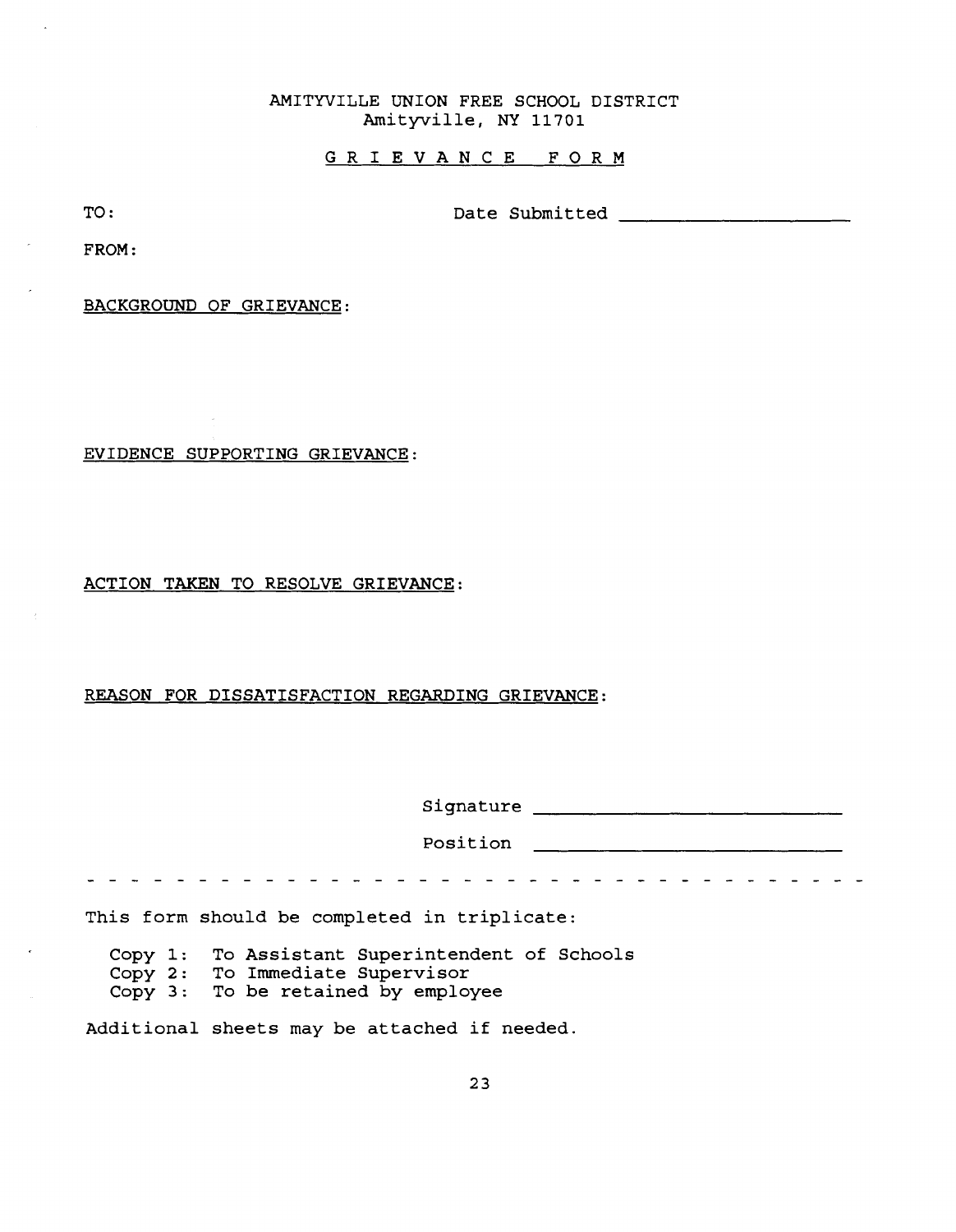$\hat{\mathbf{A}}$  $\hat{\mathcal{E}}$  $\sim$  $\sim 10^{-1}$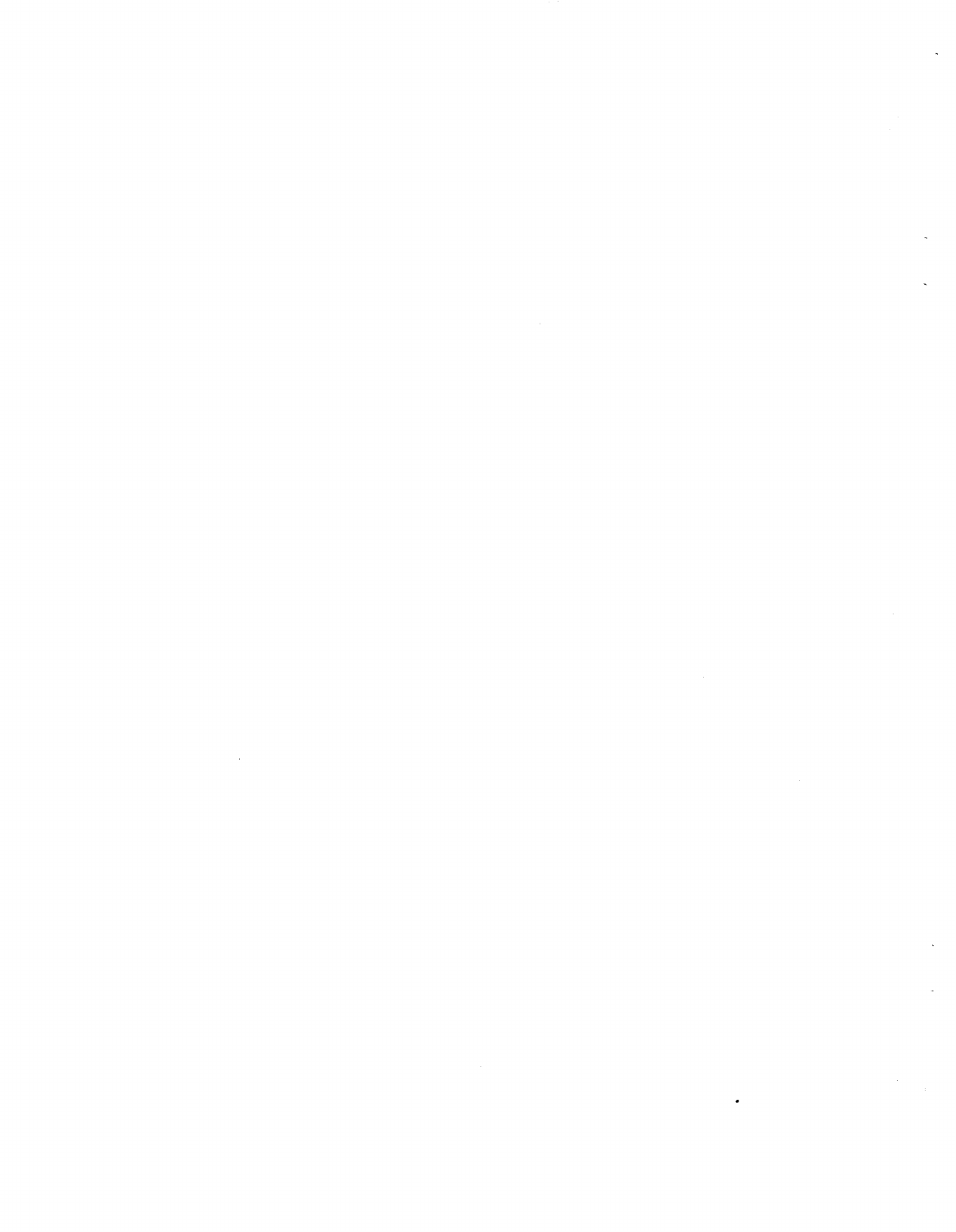$\label{eq:2.1} \frac{1}{\sqrt{2}}\int_{0}^{\infty}\frac{1}{\sqrt{2\pi}}\left(\frac{1}{\sqrt{2\pi}}\right)^{2}d\mu\left(\frac{1}{\sqrt{2\pi}}\right)\frac{d\mu}{d\mu}d\mu\left(\frac{1}{\sqrt{2\pi}}\right).$ 

 $\label{eq:2.1} \frac{1}{\sqrt{2}}\int_{\mathbb{R}^3}\frac{1}{\sqrt{2}}\left(\frac{1}{\sqrt{2}}\right)^2\frac{1}{\sqrt{2}}\left(\frac{1}{\sqrt{2}}\right)^2\frac{1}{\sqrt{2}}\left(\frac{1}{\sqrt{2}}\right)^2\frac{1}{\sqrt{2}}\left(\frac{1}{\sqrt{2}}\right)^2\frac{1}{\sqrt{2}}\left(\frac{1}{\sqrt{2}}\right)^2\frac{1}{\sqrt{2}}\frac{1}{\sqrt{2}}\frac{1}{\sqrt{2}}\frac{1}{\sqrt{2}}\frac{1}{\sqrt{2}}\frac{1}{\sqrt{2}}$  $\label{eq:2.1} \frac{1}{\sqrt{2}}\int_{0}^{\infty}\frac{1}{\sqrt{2\pi}}\left(\frac{1}{\sqrt{2\pi}}\right)^{2}d\mu\left(\frac{1}{\sqrt{2\pi}}\right)\frac{d\mu}{d\mu} \,d\mu\left(\frac{1}{\sqrt{2\pi}}\right).$  $\label{eq:2.1} \mathcal{L}(\mathcal{L}(\mathcal{L})) = \mathcal{L}(\mathcal{L}(\mathcal{L})) = \mathcal{L}(\mathcal{L}(\mathcal{L})) = \mathcal{L}(\mathcal{L}(\mathcal{L}))$ 

 $\label{eq:2.1} \frac{1}{\sqrt{2}}\int_{\mathbb{R}^3}\frac{1}{\sqrt{2}}\left(\frac{1}{\sqrt{2}}\right)^2\frac{1}{\sqrt{2}}\left(\frac{1}{\sqrt{2}}\right)^2\frac{1}{\sqrt{2}}\left(\frac{1}{\sqrt{2}}\right)^2\frac{1}{\sqrt{2}}\left(\frac{1}{\sqrt{2}}\right)^2.$ 

 $\mathcal{L}^{\text{max}}_{\text{max}}$ 

 $\sim 10^6$